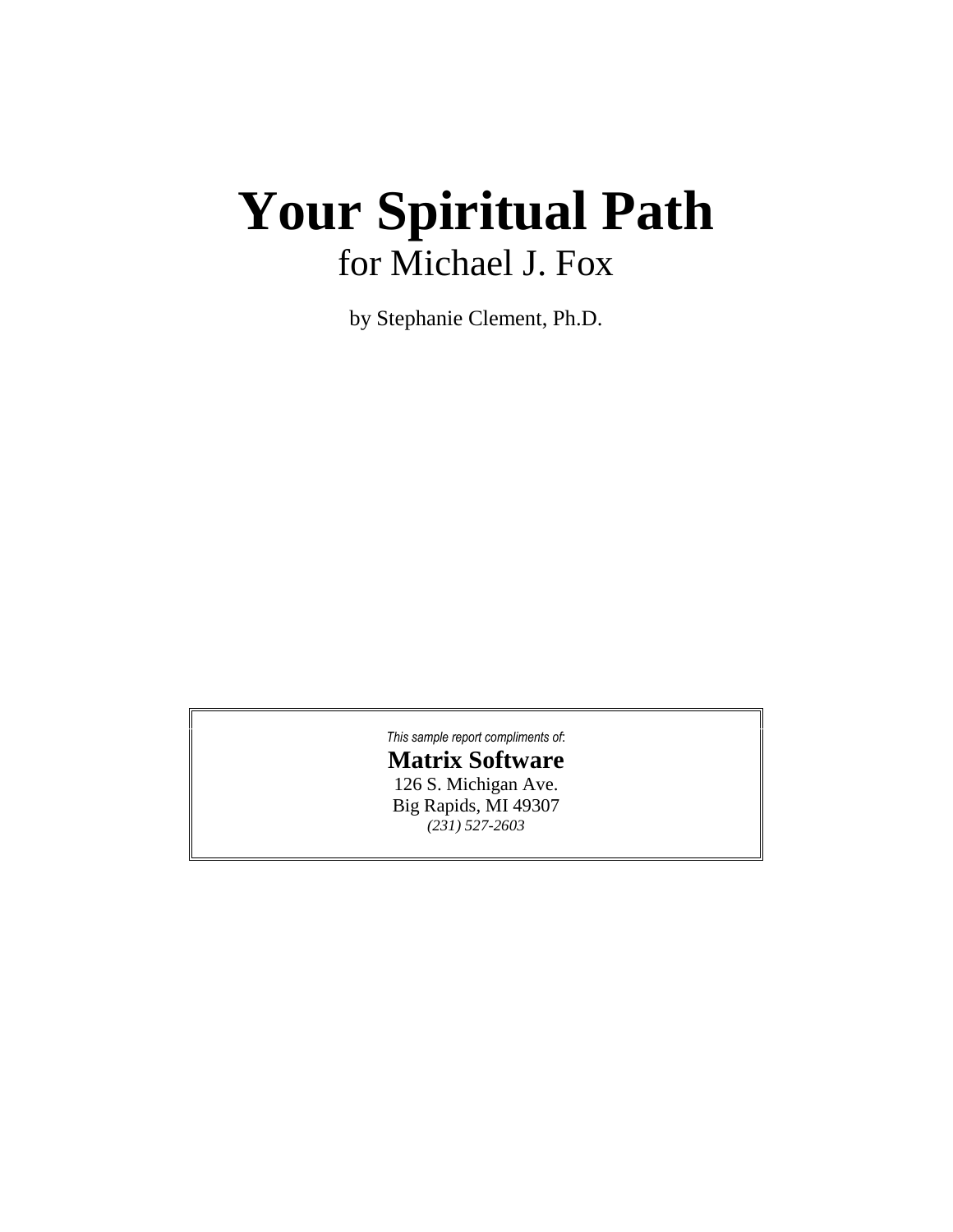# **Your Chart Data**

| Name:  | Michael J. Fox             |  |  |
|--------|----------------------------|--|--|
| Date:  | Jun 09, 1961               |  |  |
| Time:  | $00:15:00$ AM MST $+07:00$ |  |  |
| Place: | Edmonton, CAN              |  |  |
|        | 113W28'00" 53N33'00"       |  |  |

| <b>Planet</b> | <b>Sign</b> | <b>Position</b>              | <b>House</b>     | <b>House</b>             |
|---------------|-------------|------------------------------|------------------|--------------------------|
| Sun           | Gemini      | $18^{\circ}$ Ge $12^{\circ}$ | 04th             | 01 $18^{\circ}$ Aq37'    |
| Moon          | Taurus      | $01^{\circ}$ Ta27'           | 02nd             | 02 22°Ar22'              |
| Mercury       | Cancer      | $09^{\circ}$ Ca21'           | 05 <sub>th</sub> | 03 24°Ta14'              |
| Venus         | Taurus      | 02°Ta58'                     | 02nd             | 04 14°Ge03'              |
| Mars          | Leo         | $18^{\circ}$ Le $37'$        | 07 <sub>th</sub> | 05 $00^{\circ}$ Ca40'    |
| Jupiter       | Aquarius    | $06^{\circ}$ Aq49'           | 12th             | 06 18°Ca54'              |
| Saturn        | Capricorn   | 29°Cp07'                     | 12th             | $18^{\circ}$ Le37'<br>07 |
| Uranus        | Leo         | $22^{\circ}$ Le $23'$        | 07 <sub>th</sub> | 08 22°Li22'              |
| Neptune       | Scorpio     | 08°Sc58'                     | 08th             | 09 24°Sc14'              |
| Pluto         | Virgo       | $05^{\circ}$ Vi40'           | 07 <sub>th</sub> | $14^{\circ}$ Sg03'<br>10 |
| Midheaven     | Sagittarius | 14°Sg03'                     | 10 <sub>th</sub> | $00^{\circ}$ Cp40'<br>11 |
| Ascendant     | Aquarius    | 18°Aq37'                     | 01st             | 12 18°Cp54'              |

*Interpretation textcopyright 2001 by Stephanie Clement Program Copyright 1985-2003 Matrix Software, Inc.*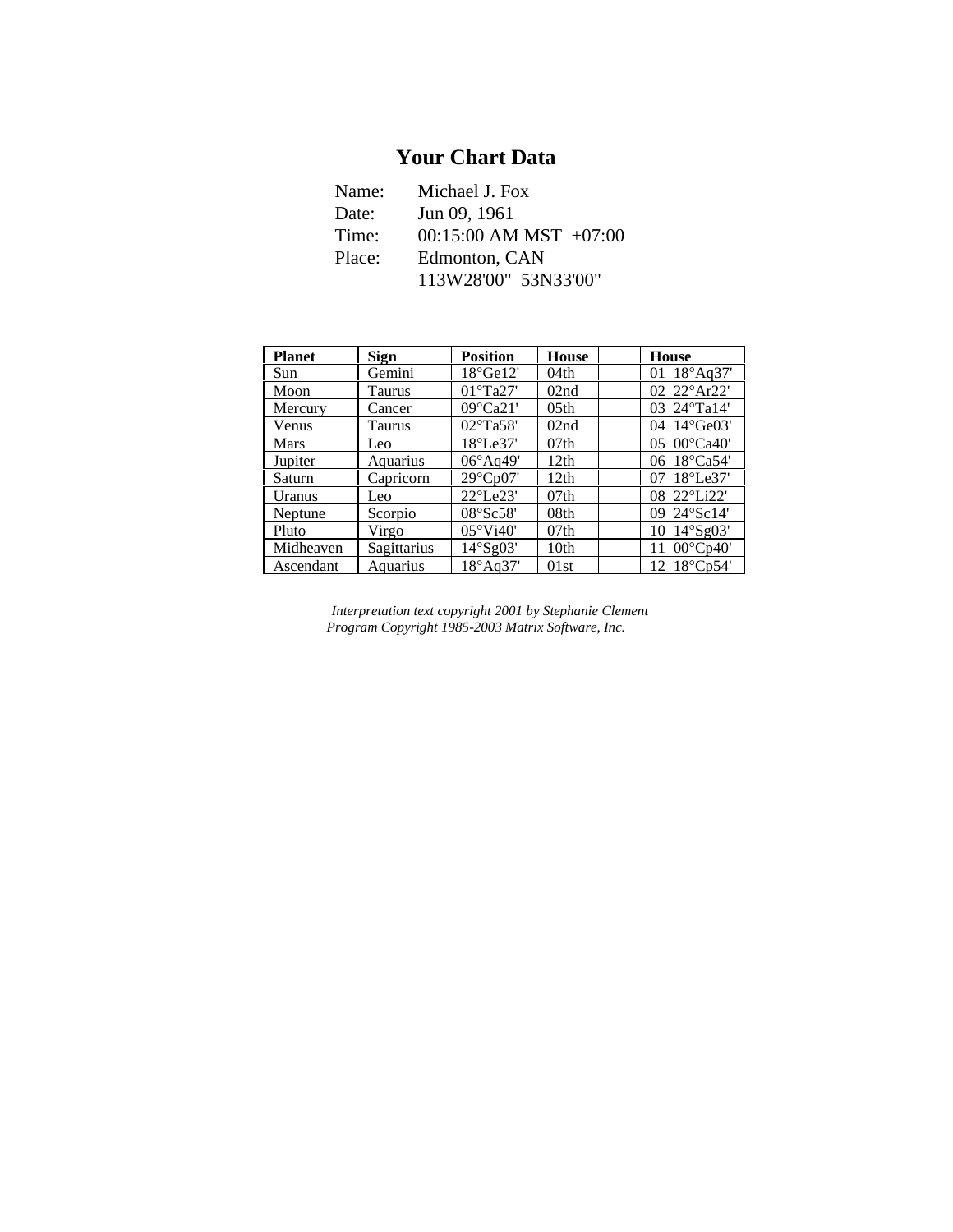## **Your Spiritual Path**

Each of us has the potential to develop along psychic, intuitive and spiritual lines into the person who best suits our natural gifts. There are essentially three possibilities for how that development may occur:

1. Along the lines dictated by our family, peers and social milieu: Most of us are taught a set of rules as children. Some of those rules prove to be very useful, and some lessons prove to be detrimental to our development, or at least not helpful.

2. Along the lines suggested by your own conscious mind: Each of us is born with the capacity to learn. The person inside us is the life and light of the mind.

3. The inevitable path is a combination of these two possibilities. No one can develop precisely the way someone else dictates. And no one can develop to suit individual desires with no connection to the outer world.

When individuals develop along the lines reflected by their astrological chart, the fullest expression of natural potential is possible. The birth chart places you at the center of your world, and shows your personal relationship to the Sun, Moon and planets. This is the astrological approach to spiritual understanding. It is not limited to one religious sect or emotional expression. The birth chart presents the possibilities that vibrate within your soul, and indicates which will be easier or more difficult to manage.

Your goal or mission is indicated by your natal chart, but you fully understand it only if you are open to the inner spiritual voice that is always present, and is truly your devoted life companion.

The best spiritual path is one that allows you to use your natural talents and skills. Sometimes your latent abilities will require training and practice to develop into spiritual tools. In this report we will consider a number of possibilities to help you get a sense of your talents, and how to develop and use them.

## **Your Creative Process**

The Sun is the source of all physical life as we know it. As children develop, Sun sign characteristics are colored by family circumstances, cultural values, and other environmental influences. Yet we develop according to our own individual character IN SPITE of everything. The voice within us will not be denied. It cannot be eradicated and it never gives up. When we are on an appropriate path to our true spiritual destiny our inner voice is a gentle guide. When we stray into less productive territory, the voice becomes more forceful. When we attempt to stifle this inner voice of character, it waits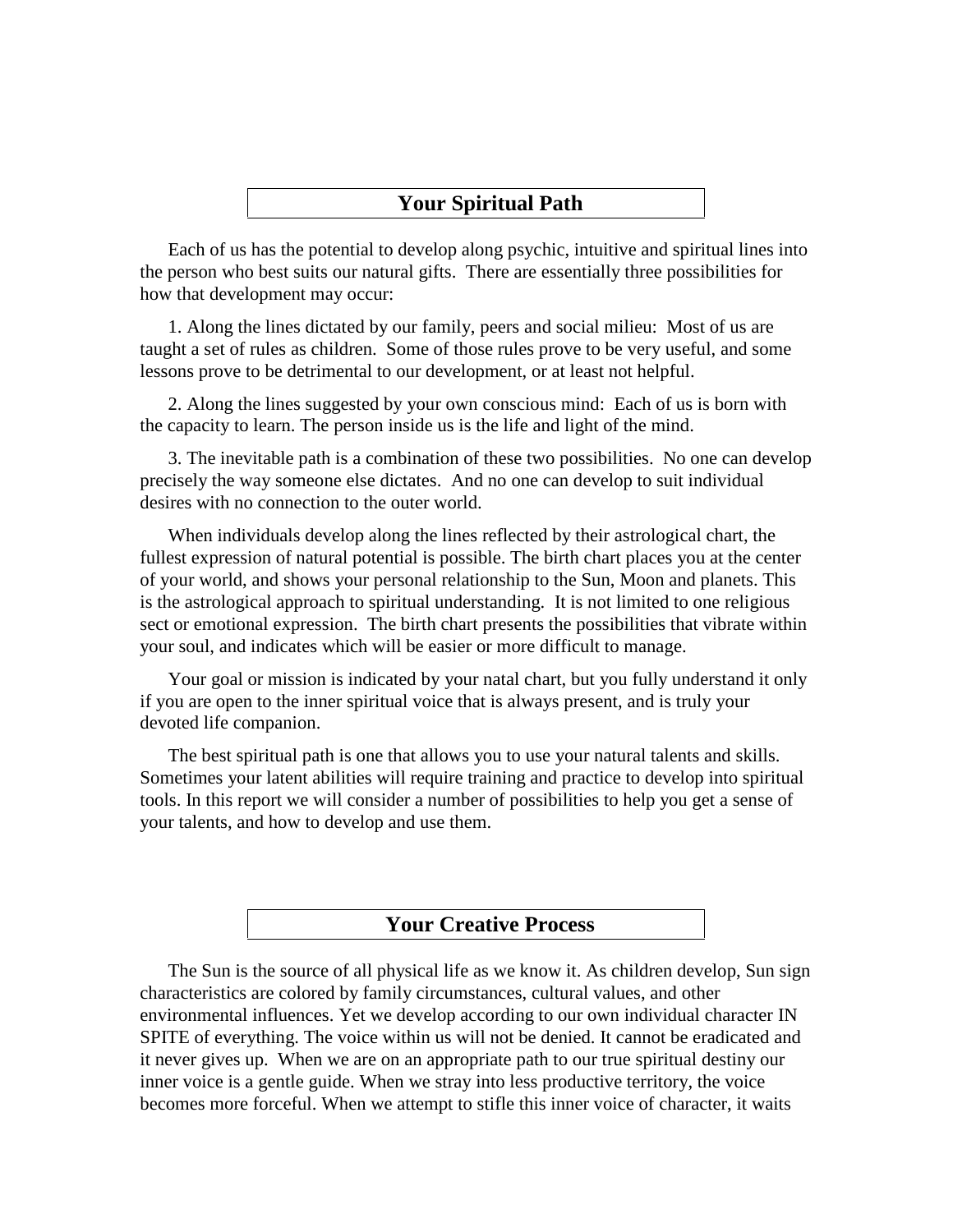patiently for the proper moment and speaks again. The Sun sign reveals your conscious attitude toward the external world. The following description of the Sun explores your natural tendencies of mental style and action.

With the Sun in Gemini, you are primarily the Thinking type. Thinking types tend to be less personal in their approach to the world. They are focusing on an objective truth that they hope to find, and not on the people in their path. They choose to be logical. They choose to be truthful. They choose to be argumentative - after all, they have argued with themselves enough times! They are usually able to go through a thought process once and stop, without needing to re-evaluate. Air types benefit from an education that includes logical training, but they remain one-sided if they skip over the opportunities to appreciate the people and things around them. They judge the world through a logical process that seldom admits consideration of feelings. Thinking types can do well in careers where it is important to organize and assess quantities of information. You tend to be somewhat more businesslike, able to "cut to the chase" in planning as well as performance. You contribute to society through intellectual criticism, through the exposure of wrongdoing, and through scientific research. You perform well in executive positions partly because such positions are somewhat impersonal. You are willing to tell the truth, even when it is not convenient.

#### **How You Express Your Will**

The Sun indicates your will power and its direction. One of the reasons we can identify Sun signs in other people is that they are often willful in their actions. Especially in childhood they are determined, demanding and rebellious against anything that does not conform to their will. The Children of each Sun show us the power of will. The information about your Sun sign focuses on the potential expression (and the associated undercurrents).

I will talk (when I could be silent). I will adapt (when I could be steadfast). I will worry (when I could think things through to effective action). I will be superficial (when I have the capacity to reach profound depths). I will not show emotion (even though I am feeling very deeply). I will do a bit of everything (instead of focusing my energies) .

Your Sun is in the 4th house. The mid-section of your body is where your attention goes when you are working on any creative project, and you evaluate progress by asking if things feel right. The more your conscious awareness focuses on the inner feeling barometer, the more you become aware of the feelings of others and even psychic currents around you. You assimilate data of this kind almost by osmosis. The Solar Plexus Chakra is a spiritual focus for you. This spiritual balance point can be affected by food, emotions, and mental intake. You may need a quiet period after meals or after psychic stress. You can examine and change your core beliefs by facing situations head on where they are challenged, especially by males. You find that you function best when you are not struggling in this area. Therefore you may want to do the personal work of self-discovery in the privacy of your own home.

#### **Aspects of the Sun**

You identify with the fearlessness in yourself and others when actions are motivated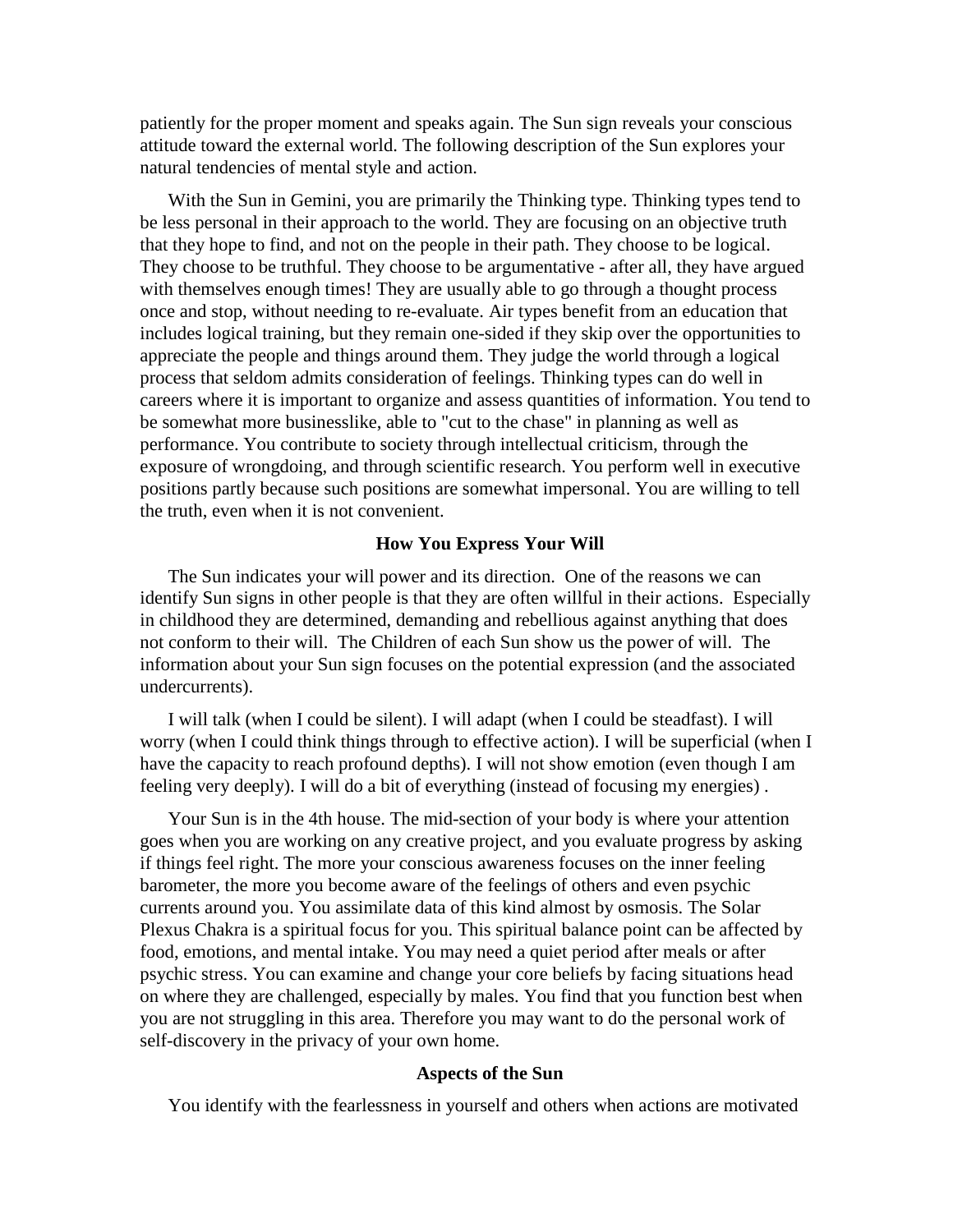by Spirit. Even physical desire, when inspired by devotion to the partner, can become a profound expression of your spirituality. Spiritual character for you is involved in the playing out of rituals in daily activities. You have an intuitive bias toward respectful behavior, and you listen to this inner voice for guidance in difficult moments. Perhaps your biggest challenge in life is to act as though you are certain, while at each turning you are examining your own values and sense of self. Only after the fact can you be certain of your direction. You gain recognition through others, and self-confidence through spiritual endeavors as well as public events.

#### **Core Beliefs**

Much of the pain and limitation we experience is the result of being taught so-called "truths" that are incompatible with our core beliefs. Family and society train us, and sometimes little is done to nurture our individual realities. It is up to you to identify and nurture the values that are meaningful to you. When the filtering process is undertaken, you uncover a "truth" that is unique to you.

#### **The Moon**

The Moon reflects the soul. It governs fluids in your body and imagination in your mind. It generally represents a less conscious part of your being, and reflects the quality and flexibility of your memory. If the Sun indicates the most likely course of your spiritual path, the Moon indicates some of the qualities of the path itself.

With the Moon in Taurus, your secondary mental style is primarily the Sensation type. There is a practical side to your nature that comes from deep within. On the surface you are not focused on the material side of life, but your inner voice is always presenting some grounded argument that guides your actions. Thus, no matter what you are involved in, there is a considered quality to your actions that generally brings solid results. Your psychic senses run to the physical. You may be able to dowse for lost objects or water, for example. Or you may find that you sense oncoming illness in yourself and others. To develop this capacity further, you may want to record your psychic sensations and track them. Anytime you have communication with your less conscious side, it is important to acknowledge it in some way - to show respect for its power. You don't have to act in every instance, but you can acknowledge that you have received the information. If you don't the signal may become more distressing, or the voice may sink into silence.

Practical people have the ability to help you systematize your beliefs. They may push you to be more practical yourself, and you have to sort out which of their ideas are compatible with your own spiritual path.

#### **Aspects of the Moon**

Your emotional intensity can cause the ending of a relationship before you have learned all the lessons. When you are able to work through conflicts with others instead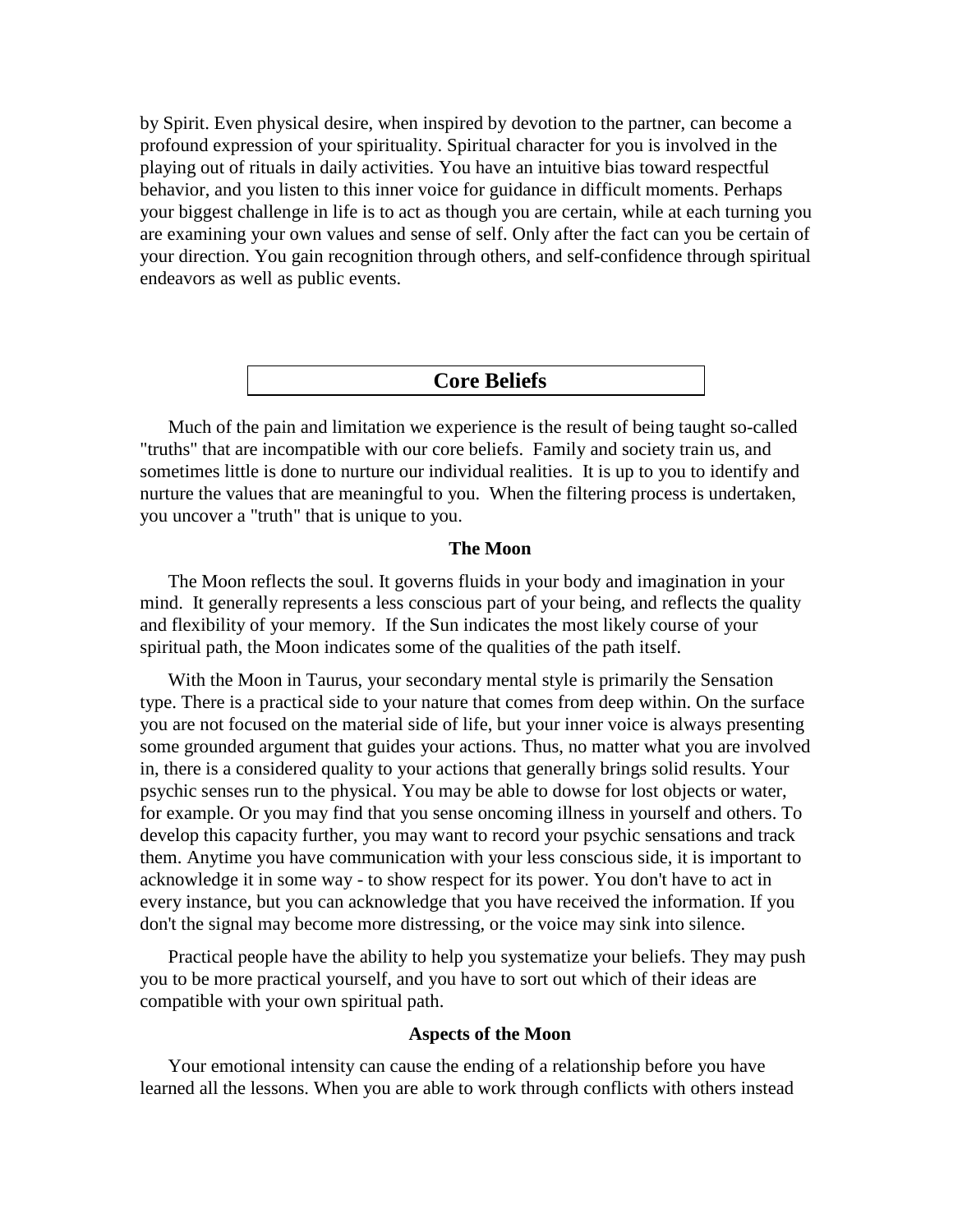of avoiding the pain by walking away, you find profound spiritual support. You tend to place your faith in other people and this can make you gullible about their spirituality. Optimism is fine. Idealism is fine. Learn to discriminate based on both actions and words, and then look into your own heart to evaluate what you have seen. True spiritual values uplift everyone, not just a favored few. You demand discipline from yourself, and you expect it in others. You may have had harsh teachers. Your spiritual path focuses on compassion for others, and you have to develop compassion for yourself as well. When others provoke fear in you, look also for the love they struggle to express. Your inner spirit functions easily on the intuitive plane, as you are able to identify and listen to the voice that guides your interactions with others to both their highest good and your own. You are deeply sensitive to the energies around you, and often know how others feel before they show any sign. Your spiritual gift is to be subtle in your interactions. Be compassionate, but not gushy, and use your imagination to facilitate creative change in others, and within yourself. Power surges around you all the time, and you find you gradually become more attuned to its currents and nuances. Your spirit guides you towards power, not for its own sake, but so that you can learn how to use it well. You feel the ebb and flow of the energy of the universe within yourself, and you perceive its flow when you are in groups of people. Focus on the flow, not the interruptions, and you will see each person's spiritual path, as well as your own.

#### **The Fourth House**

The sign on the Fourth House cusp indicates the filter through which you view your core beliefs. It is the wellspring of all the best, most creative and most powerful ideas you will have throughout your lifetime. It indicates the refrain that the inner voice sings to you when you are sad or filled with joy, when you are pessimistic or optimistic, when you are afraid or when you are experiencing the power of love in your life.

You have Gemini on the Fourth House cusp. Your core beliefs are gathered around the principle of Change - Change with a capital "C" because we are not talking about minor day-to-day ups and downs. We are considering the profound changes in mind and spirit that lead to human progress. These changes first appear in the beliefs of individuals and may take years or generations to spread throughout human culture, but they are the stuff of material and spiritual progress. You become the mediator between what has gone before and what is possible for the future.

First you must learn how your beliefs allow you to mediate within your own personality. You learn to argue logically and clearly by having internal conversations about questions or problems. You learn to distinguish between what is truly part of your own beliefs and what is not. You see the apparent separation between self and other clearly.

Second, you develop a similar awareness of the connection between mental and spiritual beliefs. Here you experience an adjustment of your personal desires vis-à-vis you spiritual aspirations. You see how the two relate to each other. At this level you may find that you perform the services of a mediator for others.

Third your core beliefs focus on your relationship to Spirit. At this level you refine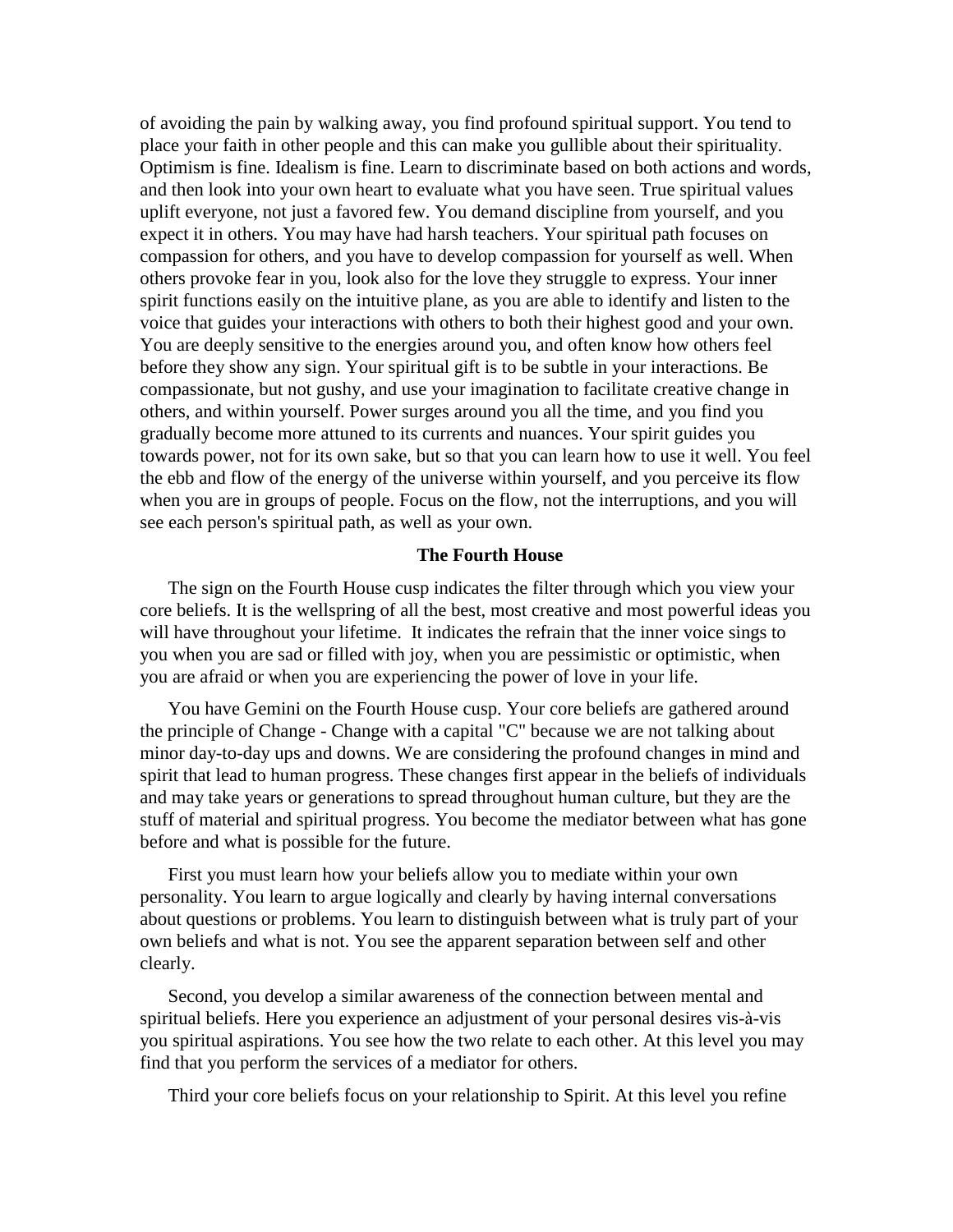your core beliefs concerning your mind, your will and spiritual love. You find that you lose the personal sense of things and contact the greater unity and harmony. You may find that you chafe at the restrictions, within yourself or others, that prevent the higher spiritual light from shining forth. You see the spiritual potential in everything, and wish others could see and manifest it more fully.

In the end you discover that you understand both the tendency to struggle or argue, and the tendency to resolution and harmony. As this understanding develops, you also find that you can cheerfully accept other people's foibles, just as you learn to more cheerfully accept your own. You reach a point where mind and heart are expressing as one.

#### **The Inner Voice**

Planets in the Fourth House reflect the inner voice that accompanies you throughout your life. They indicate the kind of people and experiences that most directly connect you to your core beliefs.

#### **Planets in the Fourth House**

#### **Sun in 4th House:**

The mid-section of your body is where your attention goes when you are working on any creative project, and you evaluate progress by asking if things feel right. The more your conscious awareness focuses on the inner feeling barometer, the more you become aware of the feelings of others and even psychic currents around you. You assimilate data of this kind almost by osmosis. The Solar Plexus Chakra is a spiritual focus for you. This spiritual balance point can be affected by food, emotions, and mental intake. You may need a quiet period after meals or after psychic stress. You can examine and change your core beliefs by facing situations head on where they are challenged, especially by males. You find that you function best when you are not struggling in this area. Therefore you may want to do the personal work of self-discovery in the privacy of your own home.

#### **Fourth House Aspects**

You identify with the fearlessness in yourself and others when actions are motivated by Spirit. Even physical desire, when inspired by devotion to the partner, can become a profound expression of your spirituality. Spiritual character for you is involved in the playing out of rituals in daily activities. You have an intuitive bias toward respectful behavior, and you listen to this inner voice for guidance in difficult moments. Perhaps your biggest challenge in life is to act as though you are certain, while at each turning you are examining your own values and sense of self. Only after the fact can you be certain of your direction. You gain recognition through others, and self-confidence through spiritual endeavors as well as public events.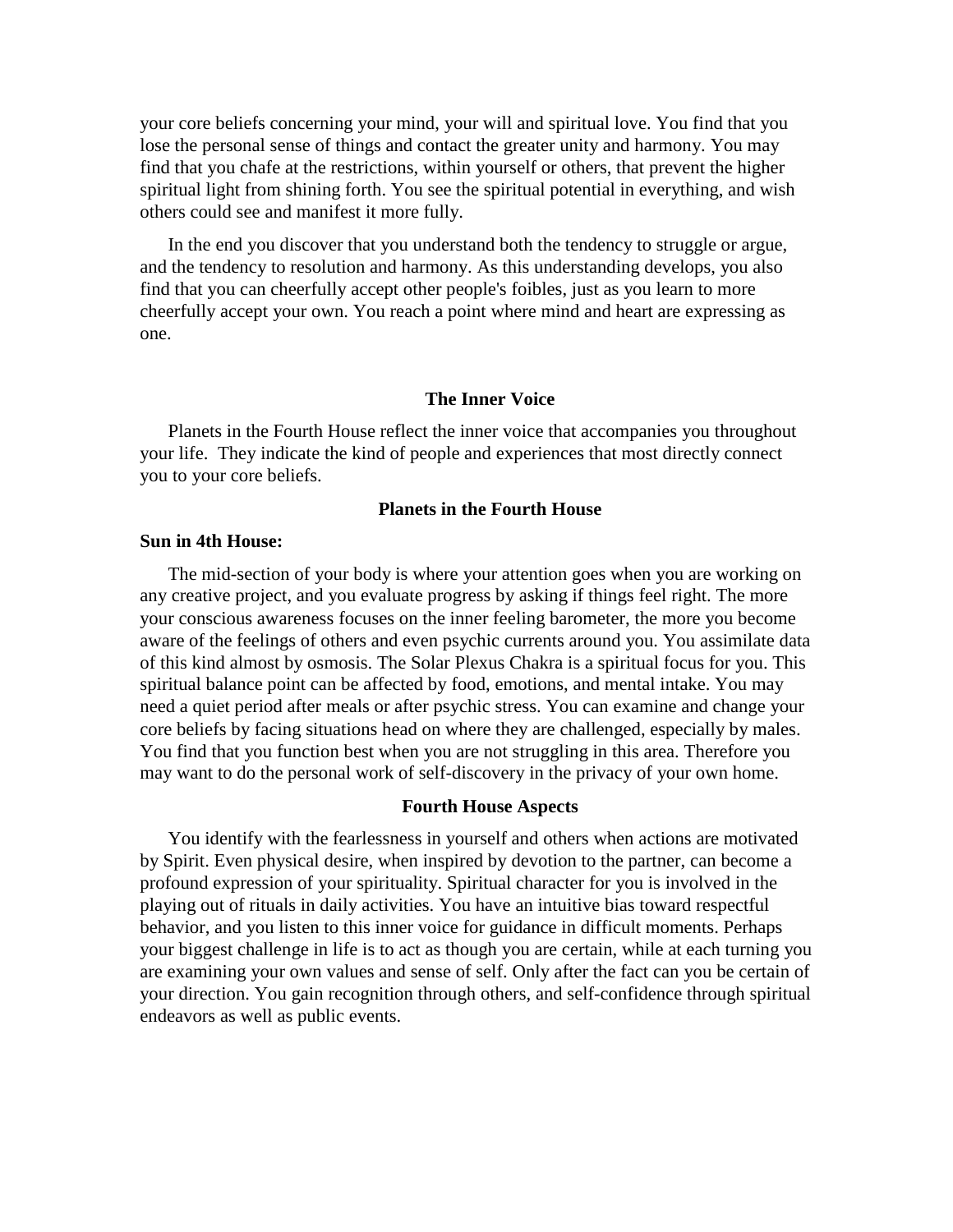# **Communication and Mental Development**

Most of us were taught a set of "truths" in childhood and we were expected to accept them. To supplement what you have been taught by your parents, teachers, and the world at large, you need to develop a spiritual learning style that works for you. If you then decide to teach others, you must develop communication skills that let you share these experiences clearly and meaningfully with your students.

### **Training Your Conscious Mind**

Three factors contribute to your ability to train your conscious mind for spiritual development:

- \* the natural direction of your thinking
- \* training to take advantage of this direction
- \* training your nervous system, and learning to respond to it

#### **Element of Mercury**

The angel Raphael is associated with healing in the Bible. The capacity for both companionship and healing forms the essence of Mercury's expression.

With Mercury in Cancer, your communication style is primarily the Feeling type. Your healing style is well suited to the emotional distress around you. You can get into the flow of emotional energy patterns, identifying their disparate components, and guiding others toward calmer, safer modes of expression. You work to illuminate whatever emotional condition you find, not surgically removing an emotional block, but helping to bring understanding so that the block relaxes on its own.

Training the conscious mind involves reasoning on the conscious level. Spiritual Education teaches how to engage your intuitive function. Intuition can be trained. Mercury reflects a specific way for you to learn about intuition. See the section on Uranus for more information on your intuitive ability.

In the material world you nurture and are nurtured by siblings and acquaintances. On the spiritual level you will be able to move others toward their individual spiritual goals by nurturing their confidence. Intuition grows as you pay attention to the needs of others, consciously at first, and later on a psychic or intuitive level.

Your Mercury is in the 5th House. You are able to see into the future and to communicate what you see to others. A strong organizer, your contemplative practice can serve to clarify your creative direction and to provide insight in the area of leadership.

#### **Mercury Aspects**

Your psychic senses are tuned so that you can talk about them clearly. You develop the capacity to tell other people the oddest impressions without causing discomfort. Powerful will stands behind your words, whether they focus on spiritual matters or mundane circumstances.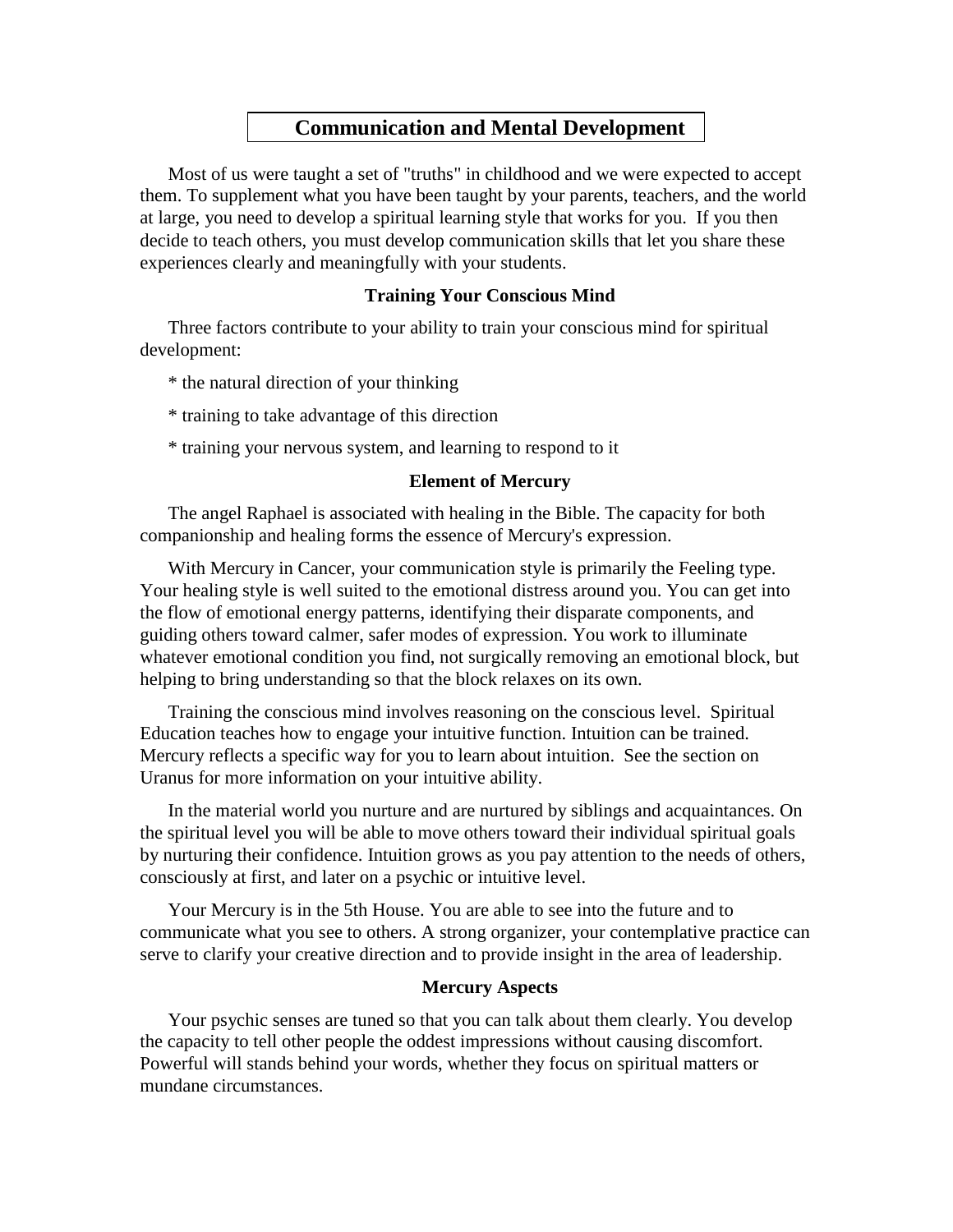## **Self Esteem and the Development of Spiritual Partnerships**

The power of mind is unlimited, except by our own thinking. As you proceed along the spiritual path, self-esteem grows. Relationship with another person is a powerful force for the development of self-esteem and for spiritual growth.

Venus has been called the alter ego of the Earth. Very close to the same size as the earth, Venus has an atmosphere inhospitable to human life. The inner reaches of the unconscious mind were long thought to be inhospitable as well. Modern psychology has delved into the mechanism of mind, and religious mystics have long studied the rocky terrain to be found within each of us. The consensus is that to evolve spiritually, we must first look at ourselves. One way to do this is through relationship with others.

Romantic, business and other relationships all offer us the opportunity to project our thoughts onto other people. The evolutionary nature of a relationship allows us to explore our desires. Then we can achieve spiritual connections that transcend sexual expression.

Right relationships between people provides inner awareness that helps us to mediate between personality and soul, between physical life and higher consciousness. Only through fusion of these apparently separate facets of your being can you approach true knowledge.

The Planet Venus provides indications about your best approach to spiritual partnerships.

With Venus in Taurus, your best approach to healthy partnering is through the Sensation function. You love comfort. And you find you are most comfortable when your somewhat scientific perspective matches your inner sense of propriety. You seek love in your life, not just to satisfy physical urges, but also to create a space in which you can express your intelligence.

You desire to establish a steady course on the path of life, and this includes your approach to serious relationships of all kinds. You recognize the comfort and companionship, and you seek steadfast partners. You are faithful, and are therefore conservative in your choice of partners.

Your Venus is in the 2nd House. You recognize that your spiritual self-worth is very important. You like to have nice things around you, and will not deny your material desires too much. At the same time, you choose studies and other activities that are consistent with your metaphysical goals.

#### **Venus Aspects**

Your emotional intensity can cause the ending of a relationship before you have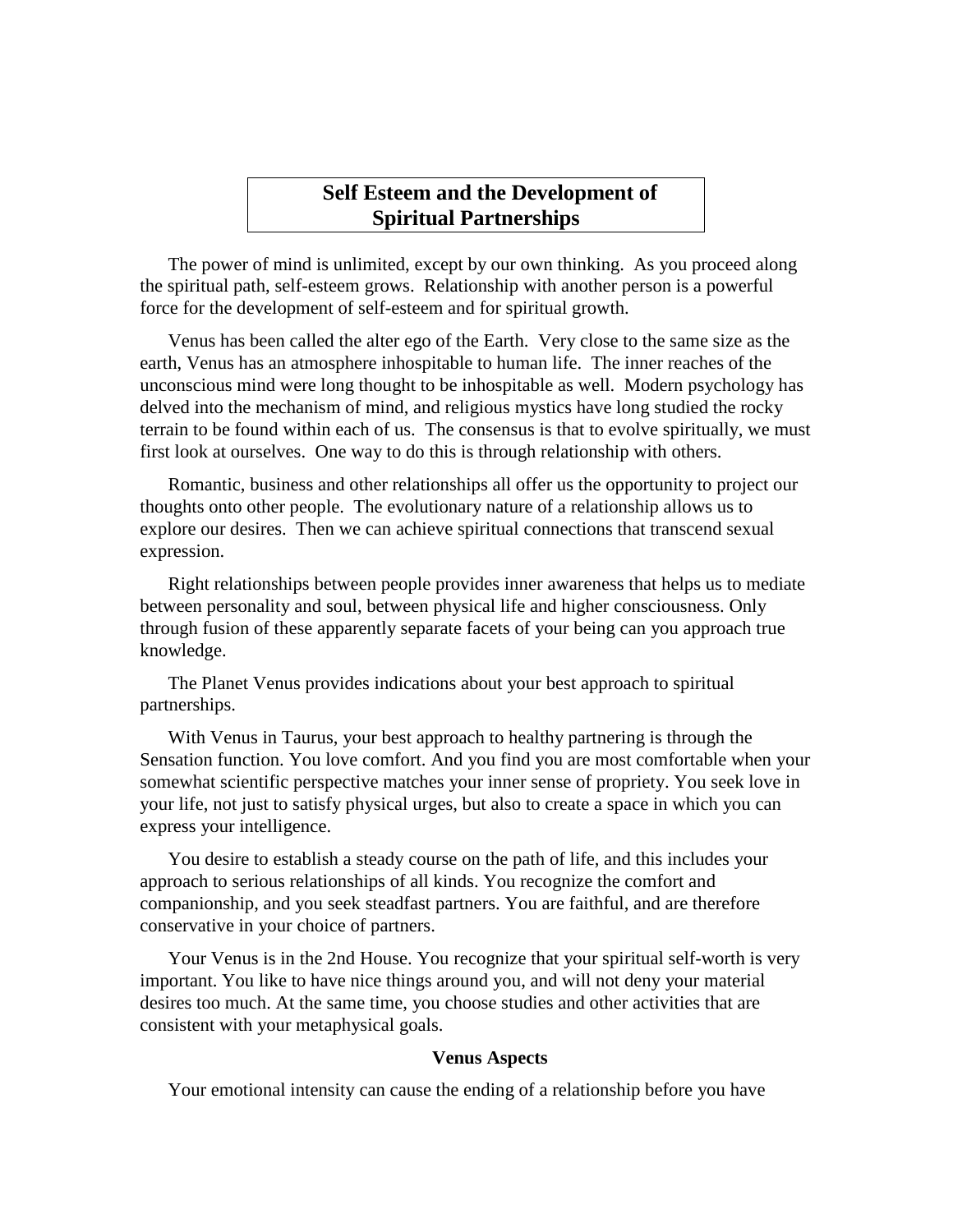learned all the lessons. When you are able to work through conflicts with others instead of avoiding the pain by walking away, you find profound spiritual support. Your sense of form and harmony extend into the important relationships of your life. You seek a strong philosophical connection to match the physical passion. Faithfulness is a key factor if your relationship is to support your spiritual growth, and trust has to work both ways in the partnership. You may find that your best sexual relationships are with individuals who are significantly older or younger than yourself. The role of teacher is so significant in your life that it may pervade your love life. You will need to overcome a sense of reserve or inhibition to deepen your spiritual connection. Sexual relationships tend to arouse your idealistic nature and may have little foundation for a long-term relationship. Once past the initial stage of love however, your imagination fuels the flame of intense spirituality and you are capable of ecstatic insights. Mystical practices can enhance your sex life.Your powerful artistic gifts can provide the media for your spiritual expression. Sometimes you are driven by physical compulsion to produce tangible works. The significant relationships in your life all share a profound loving capacity. You appreciate visual expressions of spiritual values.

# **Doubt, Resistance, and the Development of Psychic Ability**

The spiritual path has a number of potential pitfalls. Some of the most treacherous of these lie within our own minds. Our innermost thoughts become a prison, trapping us within walls of our own making. These may be the karmic result of the past, or they may be the result of recent actions. There are several ways we cause our own difficulties:

1) Secrets - Privacy and secrets are part of the picture. Children love the feeling of independence and power that comes with a secret. Problems only arise when the secrets we keep are detrimental to ourselves or to others.

2) Doubts - When a situation causes you to doubt, it is largely because it is incongruent with what you have learned in the past. You want something new, but your unconscious is in turmoil. You feel naughty, anxious, reluctant, or undeserving. Because of what you have learned from people you trust or from what you have read, you doubt your own decision-making ability.

3) Resistance - Resistance is not all bad. If change were too easy, we would have no stability. We could be talked into all sorts of things. What we need is a way to identify resistance for what it is, and then find ways to work with it.

Where your spiritual path is concerned, Neptune reveals how you handle secrets, how doubt arises for you, and also how to resolve resistance. One strategy involves your psychic ability.

#### **Developing Your Psychic Ability**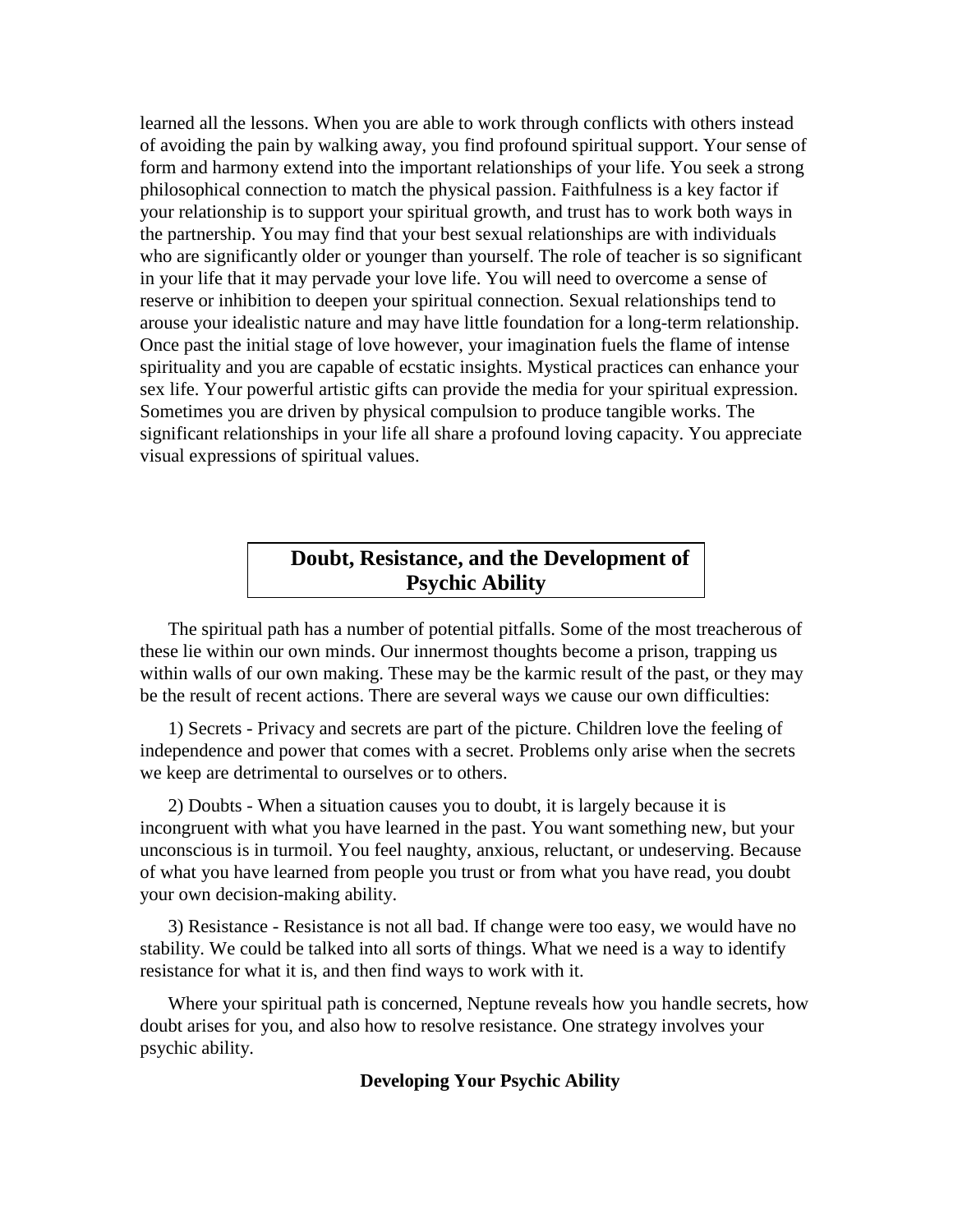We use our psychic senses to understand the world of the present. You can train yourself to be more aware of the nuances of psychic awareness, and Neptune indicates how you can develop this ability. You will then connect with the earth and other people in new ways, and also confirm the significance of your spiritual values.

With Neptune in Scorpio, your private, psychic style is primarily the Feeling type.

There is always activity in the deepest recesses of your mind. You feel movement well before it emerges from the subconscious so you can examine it in the light of day. Your instincts have always been good, and you may occasionally want to kick yourself for ignoring them.

Your interest in the psychic realm can be fostered through study of different kinds of psychic work. When you find methods that resonate with you, they are easily learned and even easier to apply. Experiment with dowsing, psycho-kinesis, and telepathy. Look into astrology, Tarot, numerology or other methods of forecasting. Try several styles of meditation to see what works best for you.

The best path is to find a combination of approaches that work for you. No one teacher will be able to give you everything you need. As you develop a package of psychic skills, you find that any self-doubt recedes into the background. You will still probably question yourself from time to time, but your ability to extend your awareness into your present surroundings, as well as into the future, will serve to strengthen your self-confidence.

Neptune is in the 8th House. You may have spiritual gifts that you never really had to develop - you just have them. For example, you may be able to see auras around people and objects, and you may be able to read the person's health or emotional state. Whatever your extrasensory gifts, you can use them to help others, and to understand your own spiritual direction more clearly. For example, you can decide not to associate with individuals whose auras seem ugly to you, and you can find ways to cleanse your own aura so that your perceptions are sharper. You are connected to the world of shamanism and magic through a deep personal understanding of death, birth and other important life transitions. You may be able to feel big changes well ahead of time, and use this sense to plan ahead. You also feel the texture of other people's emotional and material resources, and thus learn just how much you can ask of them.

#### **Neptune Aspects**

You are deeply sensitive to the energies around you, and often know how others feel before they show any sign. Your spiritual gift is to be subtle in your interactions. Be compassionate, but not gushy, and use your imagination to facilitate creative change in others, and within yourself. Your psychic senses are tuned so that you can talk about them clearly. You develop the capacity to tell other people the oddest impressions without causing discomfort. Sexual relationships tend to arouse your idealistic nature and may have little foundation for a long-term relationship. Once past the initial stage of love however, your imagination fuels the flame of intense spirituality and you are capable of ecstatic insights. Mystical practices can enhance your sex life.You seek the company of visionaries, as you appreciate their ability to speculate on the future and to develop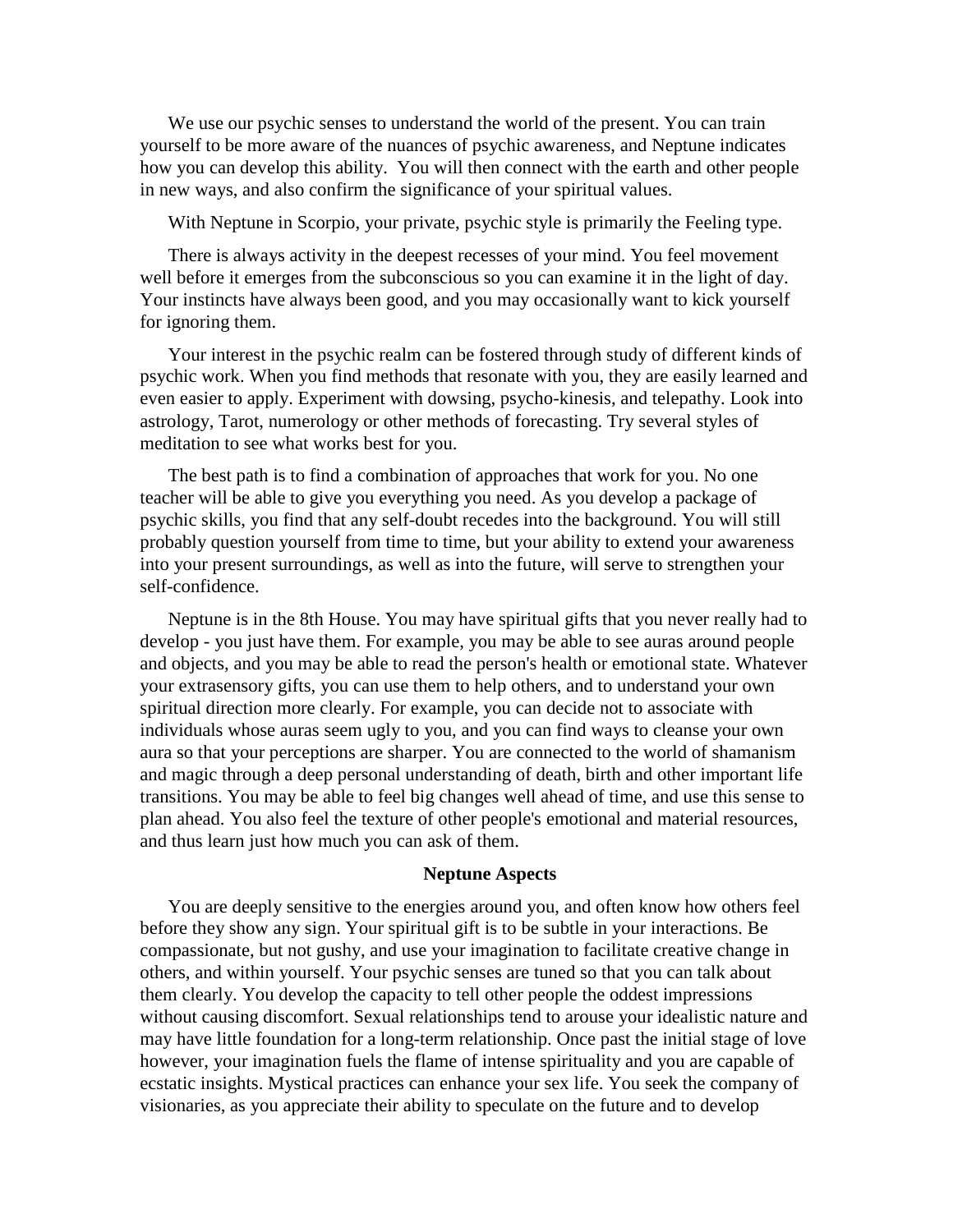something radically new and different out of something well established. You either succumb to your impressionability, and gullibility, or you learn to discern the motives that drive others and then make your own decisions. You are sensitive to the urgings of your inner voice, and you may even hear the voice within other people. You will experience visions and other forms of psychic awareness.

#### **The Twelfth House**

The sign on the Twelfth House indicates how you color issues of doubt and resistance. It also reflects your most direct approach to your psychic insights.

You have Capricorn on the Twelfth House cusp. Your practical side can be helpful in remembering, recording and analyzing your dreams. Once you discover the rich source of information to be found there, you will wan to keep a dream journal, or at least record your most memorable dreams for future reference. Your spiritual growth benefits from conscious attention to how you mediate between selfish material desire and effective action where others are involved. Your dreams can act as an amplifier for your inner spiritual voice.

#### **Planets in the Twelfth House**

Planets in the Twelfth House have just risen over the horizon. They have a quality similar to the Sun in that they are casting their influence on you in a fresh, genuine expression of their energy. You accept this energy and consider it, but you may not choose to reveal your thoughts to anyone else.

Both doubts and psychic strengths are a reflection of planets in the Twelfth House that serve as guideposts along the path of self-discovery. Your private thoughts may center on the qualities these planets represent. Your teachers may exemplify the qualities of these planets to the extent that they reach your inner psychic core and help you understand your potential. In the end these planets indicate qualities that you can bring into the world to help others, as well as the feelings of compassion surrounding all your activities.

#### **Jupiter in 12th House:**

Traditionally you would have taken contemplative vows and sought the seclusion of monastic life. In that setting you would have had daily tasks to perform, but you would also have had many hours to focus on spirit. In the modern world you may not have the luxury of time, so you need to address your spiritual needs carefully and create a suitable space for your meditation or other spiritual pursuits. Because you are open and receptive, you may want to structure your private space so that it attracts the highest spiritual energy possible. Traditional religious or ethnic objects may help you to maintain an environment conducive to contemplation.

#### **Saturn in 12th House:**

Your karmic history is available for exploration in the quiet moments of privacy we all need. Examine your past behavior, but only for the purpose of seeking more effective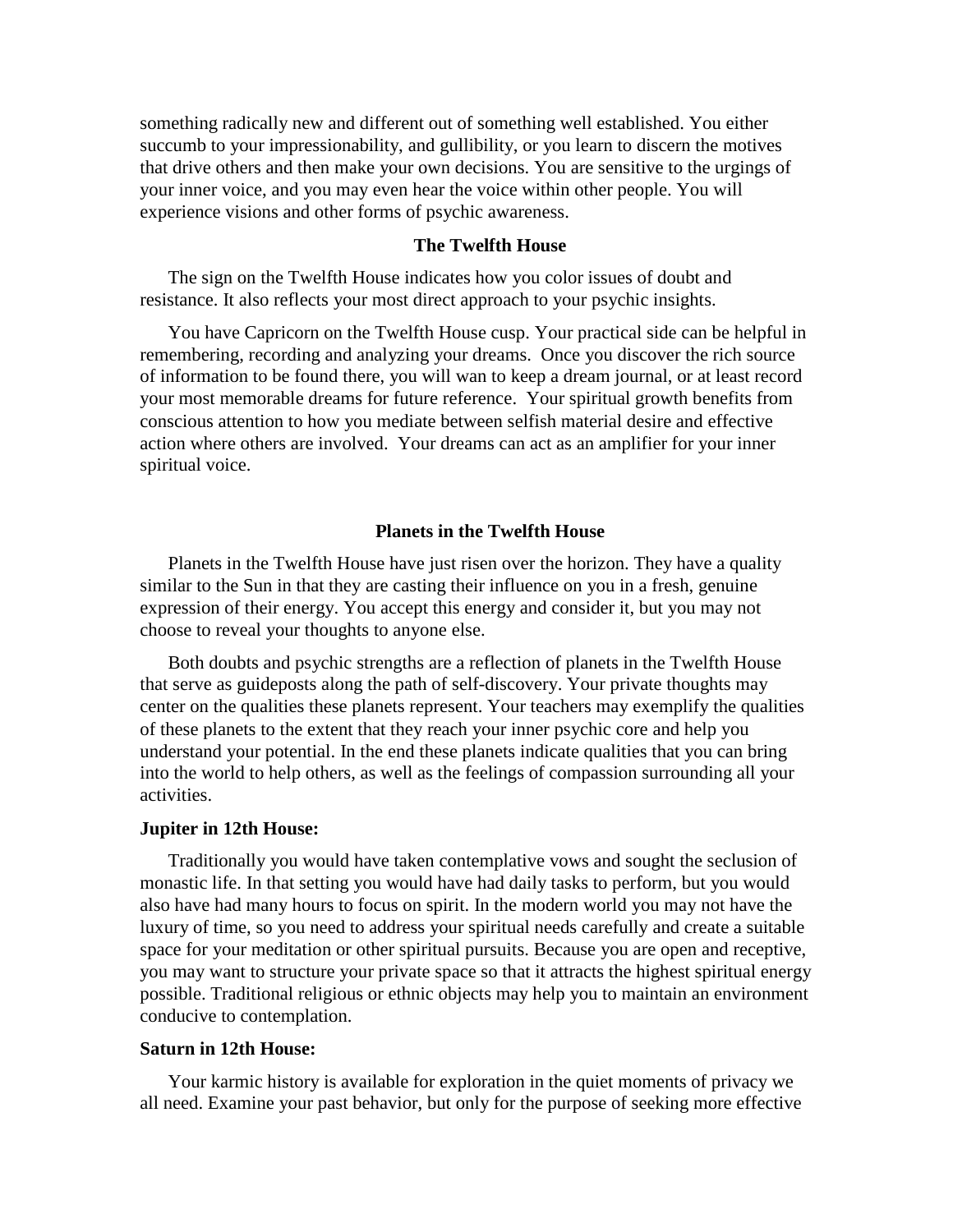action in the future.

#### **Twelfth House Aspects**

You tend to place your faith in other people and this can make you gullible about their spirituality. Optimism is fine. Idealism is fine. Learn to discriminate based on both actions and words, and then look into your own heart to evaluate what you have seen. True spiritual values uplift everyone, not just a favored few. Your sense of form and harmony extend into the important relationships of your life. You seek a strong philosophical connection to match the physical passion. Faithfulness is a key factor if your relationship is to support your spiritual growth, and trust has to work both ways in the partnership. Patience is the key ingredient to management of change in your life. You have survived many previous changes, and your spiritual future will doubtless include some more. You make progress in seclusion. You seek the company of visionaries, as you appreciate their ability to speculate on the future and to develop something radically new and different out of something well established. You either succumb to your impressionability, and gullibility, or you learn to discern the motives that drive others and then make your own decisions. You demand discipline from yourself, and you expect it in others. You may have had harsh teachers. Your spiritual path focuses on compassion for others, and you have to develop compassion for yourself as well. When others provoke fear in you, look also for the love they struggle to express. You may find that your best sexual relationships are with individuals who are significantly older or younger than yourself. The role of teacher is so significant in your life that it may pervade your love life. You will need to overcome a sense of reserve or inhibition to deepen your spiritual connection. Patience is the key ingredient to management of change in your life. You have survived many previous changes, and your spiritual future will doubtless include some more. You make progress in seclusion.

# **Death and Transformation as Spiritual Processes**

Pluto, Scorpio and the Eighth House in the birth chart deal with issues of death and transformation. On the spiritual path a shaman must undergo a death-like initiation in order to come into his or her shamanic powers. In our own lives we continually experience the death of old ways of being and the birth of new possibilities. Transformative events can teach lessons concerning your spiritual growth:

- \* They are signposts to indicate progress.
- \* They allow you to modify your behavior in positive ways.
- \* They remind you to be gentle and kind with yourself.
- \* They remind you to accept yourself as you are, and to move forward.
- \* They remind you to support and encourage the child within yourself, just as you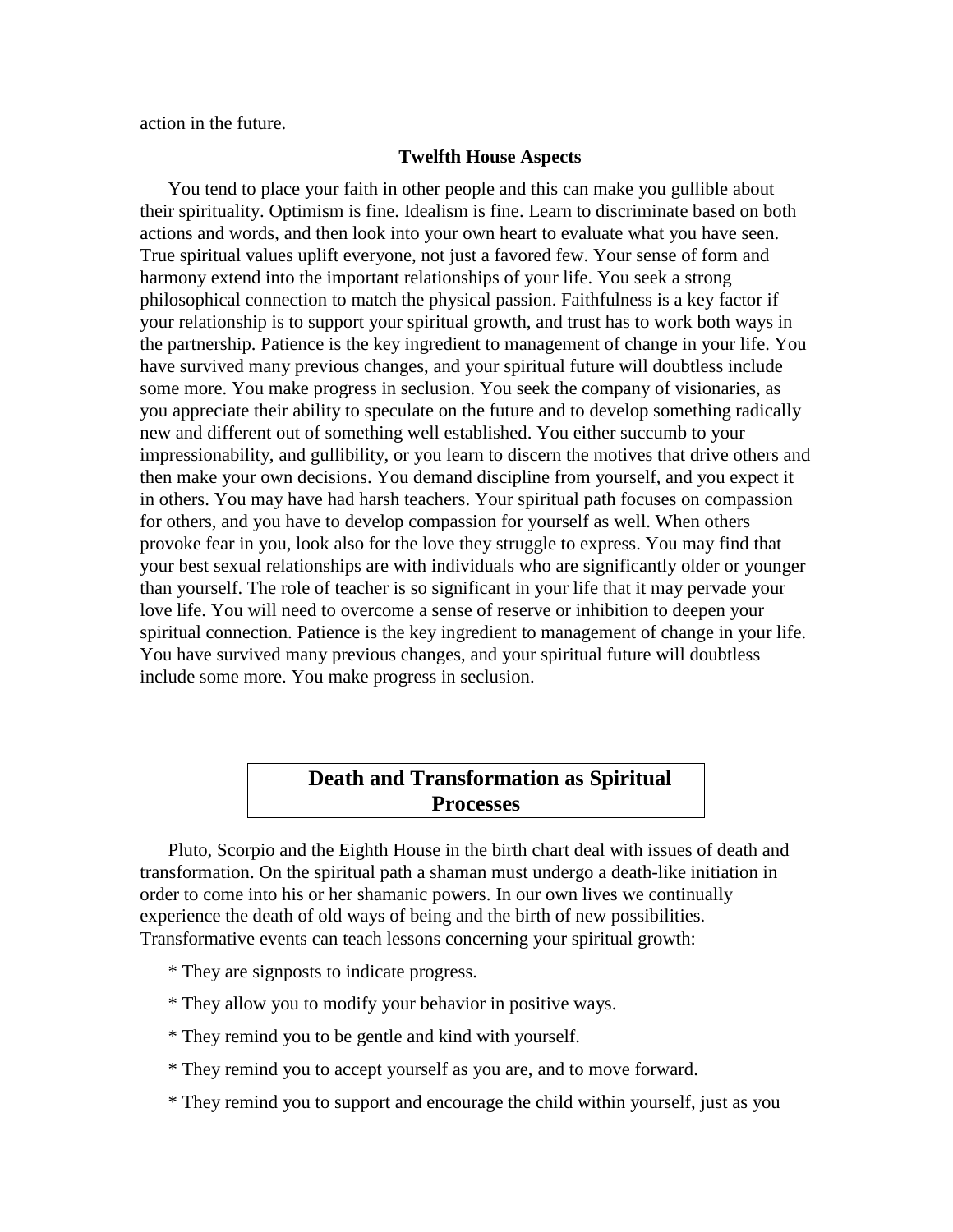would encourage another person.

The Eighth House in your chart defines the mechanisms for change and self acceptance that are most appropriate for you. By understanding them you develop a sense of self and a set of behaviors that lead more directly to your goal. You discard behaviors that no longer serve you in your journey on the spiritual path.

Scorpio is the natural sign on the Eighth House, and the associated planet is Pluto. How appropriate that Pluto, mythological ruler of the underworld, should be the planetary ruler of the Eighth House of death and transformation.

Yet Pluto attracts the living, though it cannot hold on to them for long. So it is with life. We are attracted to one way of doing things, but we know that change is the only certainty in life.As we travel the spiritual path, we find that each ending is the source of a new beginning, and that we often benefit from even the most traumatic events. By descending into the world of darkness and pain, we borrow a bit of Pluto's power, so that on the next step along the path we are stronger and more courageous.

With Pluto in Virgo, your approach to death and transformation is primarily through the Sensation function. Potentially more mater-of-fact about issues concerning death and change, you take transitions In stride for the most part. In the occasional instance when a death or change catches you off guard, you may feel that you are unable to move out of one feeling into another. When you feel stuck, you may need to gather your will to take some action. By focusing on simple practical details, you take steps, one at a time, to lift the weight of feelings that have mired you temporarily. Generally you are able to handle the details of planning that are required when death or change occurs. You grasp the practical need for one thing to die before another may be born, for example. You also may be profoundly aware of past life events or the potential of a future lifetime, and you find practical ways to bridge the apparent gaps between.

You and many of your peers have the inquiring minds that have led to advances in medicine, the computer industry, and many other fields. You manage to get great results with relatively little. Spiritual issues demand the same level of attention, and yield the same high quality results.

#### **Pluto Aspects**

Power surges around you all the time, and you find you gradually become more attuned to its currents and nuances. Your spirit guides you towards power, not for its own sake, but so that you can learn how to use it well. Powerful will stands behind your words, whether they focus on spiritual matters or mundane circumstances. Your powerful artistic gifts can provide the media for your spiritual expression. Sometimes you are driven by physical compulsion to produce tangible works. You are sensitive to the urgings of your inner voice, and you may even hear the voice within other people. You will experience visions and other forms of psychic awareness. You share your destiny with other people, and this includes the major beginnings and endings of your life. Karmic associations govern your relationships to a large degree.

#### **The Eighth House**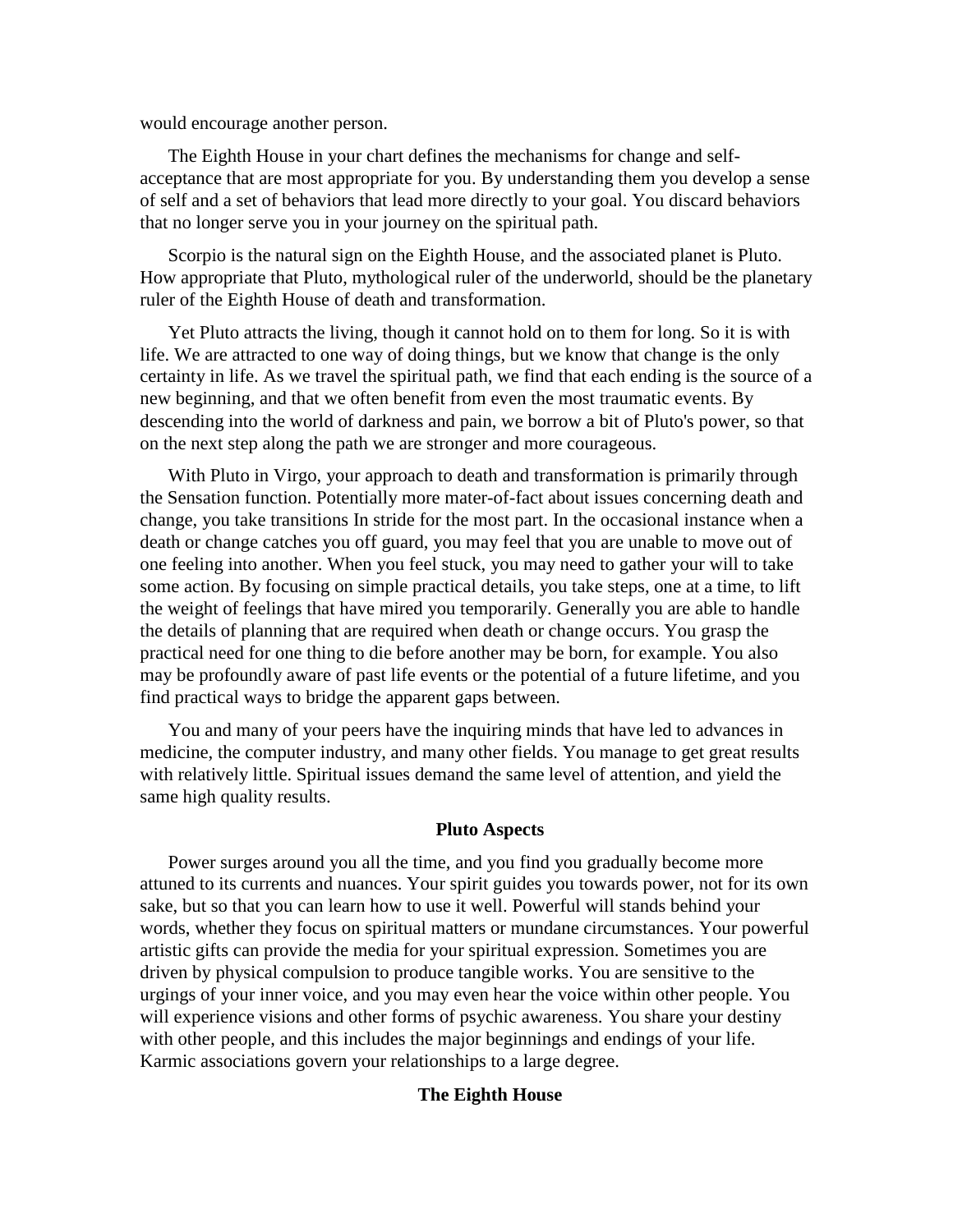The sign on the Eighth House cusp indicates the physical, mental, emotional, and spiritual approach you take when dealing with birth, death and transformation.

You have Libra on the Eighth House cusp. Your path toward self-transformation involves balance. You may be dismayed when your best efforts cannot soothe situations and feelings. When you are provoked, you tend to fall back on childhood patterns. Common patterns include splitting into two styles of communication, or taking a paternal attitude toward the people involved. Both of these techniques may work, but they may not feel satisfying to you. You still desire to find the balance point within yourself. It may be helpful to identify which of your typical responses you favor, and try the other one instead. In this way you make friends with both and integrate them to achieve the desired balance. If you can do both - communicate clearly and take a paternal attitude, then you may be able to salve the feelings of others and communicate your intention at the same time.

#### **Planets in the Eighth House**

#### **Neptune in 8th House:**

You may have spiritual gifts that you never really had to develop - you just have them. For example, you may be able to see auras around people and objects, and you may be able to read the person's health or emotional state. Whatever your extrasensory gifts, you can use them to help others, and to understand your own spiritual direction more clearly. For example, you can decide not to associate with individuals whose auras seem ugly to you, and you can find ways to cleanse your own aura so that your perceptions are sharper. You are connected to the world of shamanism and magic through a deep personal understanding of death, birth and other important life transitions. You may be able to feel big changes well ahead of time, and use this sense to plan ahead. You also feel the texture of other people's emotional and material resources, and thus learn just how much you can ask of them.

#### **Eighth House Aspects**

You are deeply sensitive to the energies around you, and often know how others feel before they show any sign. Your spiritual gift is to be subtle in your interactions. Be compassionate, but not gushy, and use your imagination to facilitate creative change in others, and within yourself. Your psychic senses are tuned so that you can talk about them clearly. You develop the capacity to tell other people the oddest impressions without causing discomfort. Sexual relationships tend to arouse your idealistic nature and may have little foundation for a long-term relationship. Once past the initial stage of love however, your imagination fuels the flame of intense spirituality and you are capable of ecstatic insights. Mystical practices can enhance your sex life.You seek the company of visionaries, as you appreciate their ability to speculate on the future and to develop something radically new and different out of something well established. You either succumb to your impressionability, and gullibility, or you learn to discern the motives that drive others and then make your own decisions. You are sensitive to the urgings of your inner voice, and you may even hear the voice within other people. You will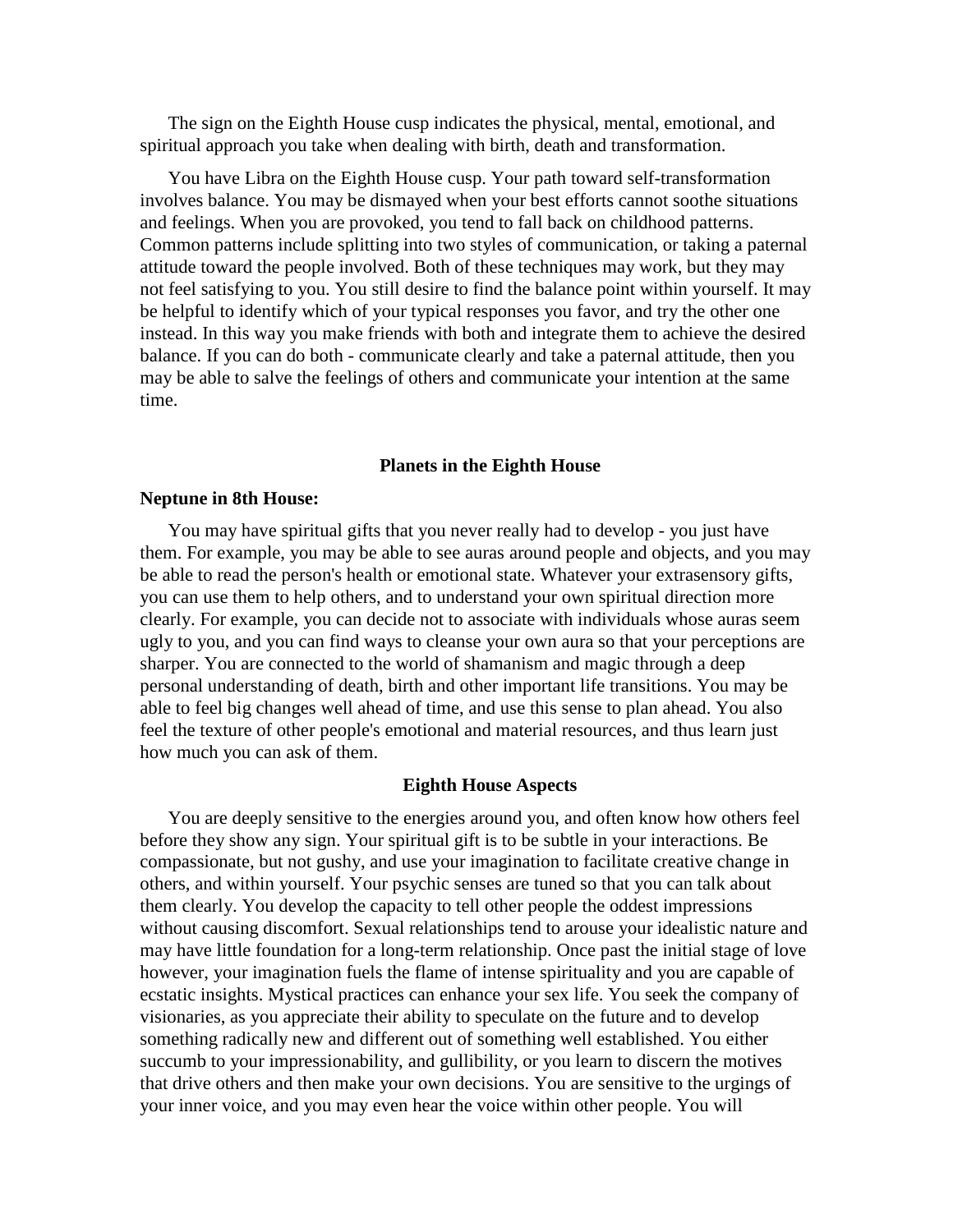experience visions and other forms of psychic awareness.

## **The Development of Intuition**

Intuition is an ability beyond logical thinking. Through it you can consider future outcomes. In the Buddhist tradition, intuition is a mental ability, equal to intellect that can provide direct insight. In mathematics intuition is the capacity to "guess" the answer to a problem, skipping the regular logical processes.

Intuition is more than your inner voice. Intuition is one of the methods by which you understand the world. It is a skill you can develop and use consciously. Intuition often surfaces during meditation. When the mind is quiet, then intuition can be heard. Once trained, you can access intuition by stopping your normal waking process and entering the calm that you have cultivated.

The planet associated with intuition is Uranus. With Uranus in Leo, your intuition works best through the Intuitive function. Much of your inspiration for your work comes from intuitive insight into future applications and results of your efforts. As your confidence in this ability to forecast trends, you gain the trust of the people around you. You focus your connection to the spiritual realm through attention to potential future results of today's actions. You are inspired to be your best when you can foresee a positive outcome.

Any leadership role you undertake benefits from your ability to foresee difficult stretches and plan how to manage them. You also have a talent for making your peers or employees feel that they have come up with the ideas themselves.

Your Uranus is in the 7th House. Your business or romantic partners stimulate your intuition. Alone you might ignore this information, but together with a partner you maximize your opportunities for whatever is important to the partnership.

#### **Uranus Aspects**

Your inner spirit functions easily on the intuitive plane, as you are able to identify and listen to the voice that guides your interactions with others to both their highest good and your own. Spiritual character for you is involved in the playing out of rituals in daily activities. You have an intuitive bias toward respectful behavior, and you listen to this inner voice for guidance in difficult moments. Like certain of the Christian saints, you tend to accidentally fall into the spiritual experiences you need. This could be through a physical accident, or it may be that your intuition and energy bring you to the proper crossroads again and again. Sudden changes in direction have dramatic effects on your personal, social and spiritual life. Harsh events can be the source of spiritual growth.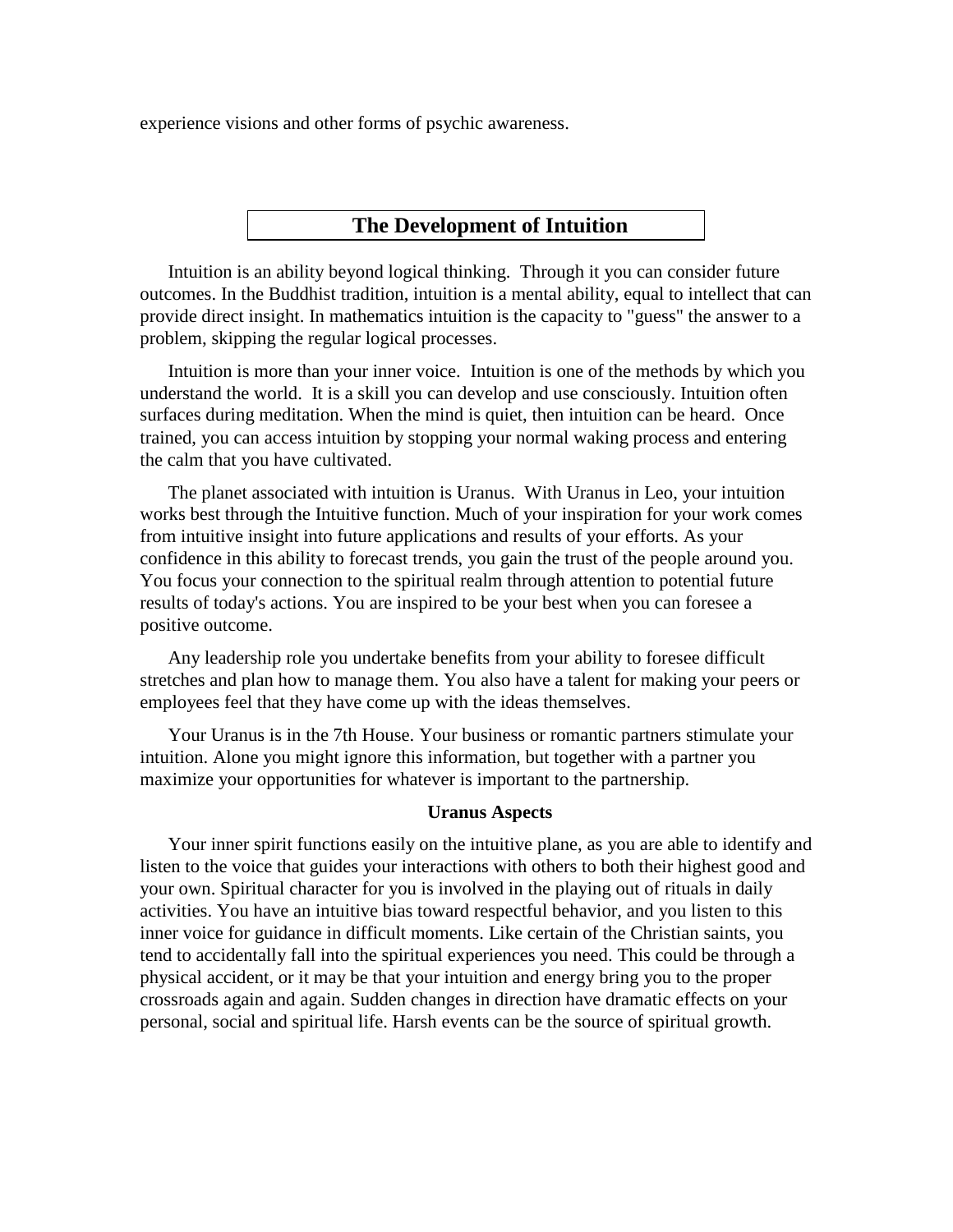# **The Midheaven: Self-Awareness and the Use of Intuition**

How canyou use your self-awareness to access intuition, a presumably involuntary, less conscious capacity? To take the direct, conscious path is challenging at best. This method only works if you can consciously enter unconscious territory, and by definition, that territory is unconscious because you cannot access itdirectly. You can rarely dive in intentionally.

You can wait for intuition to arise naturally without doing anything. Or you can practice meditation. It is fairly easy to learn and requires no particular physical or mental skills, except the ability to focus the mind.

In addition, you have specific avenues, or points of focus, to aid you in the practice. The sign on the Midheaven indicates an area of the subconscious that you can access through meditation, thereby identifying spiritual keys to your development. By going within, you find the higher values most suited to your own path.

With the Midheaven in Sagittarius, your self-awareness and your path to selfrealization are primarily through the Intuitive function.

Beneath the subconscious desire to be the arbitrator of conflicts in your life, you find the capacity to achieve resolution, both within yourself and among others, through more conciliatory means. You examine situations from an early age with an eye to how they are resolved, who is a skilled mediator, how they find the middle ground and convince others to be flexible. You may study history and politics, or you may focus on sociology or psychology, depending on the direction of your interests.

Your understanding that all difficulties are largely a result of misunderstanding or lack of information can grow into an ability to serve others through diplomacy and tact, and through detailed examination of the factors involved in a problem. You have the makings of a researcher into profound subjects, as you believe in examining the source of a situation, and not merely the apparent symptoms.

#### **Midheaven Aspects**

Perhaps your biggest challenge in life is to act as though you are certain, while at each turning you are examining your own values and sense of self. Only after the fact can you be certain of your direction. You tend to act from your own spiritual center, to the extent that you understand that center. Therefore it is worth your effort to examine your career, relationships, and personal motives in every area.

## **Karma and Dharma**

Perhaps no single principle of Asian religions has fascinated us more than karma and its link to reincarnation. Karma refers to the cause and effect relationship between what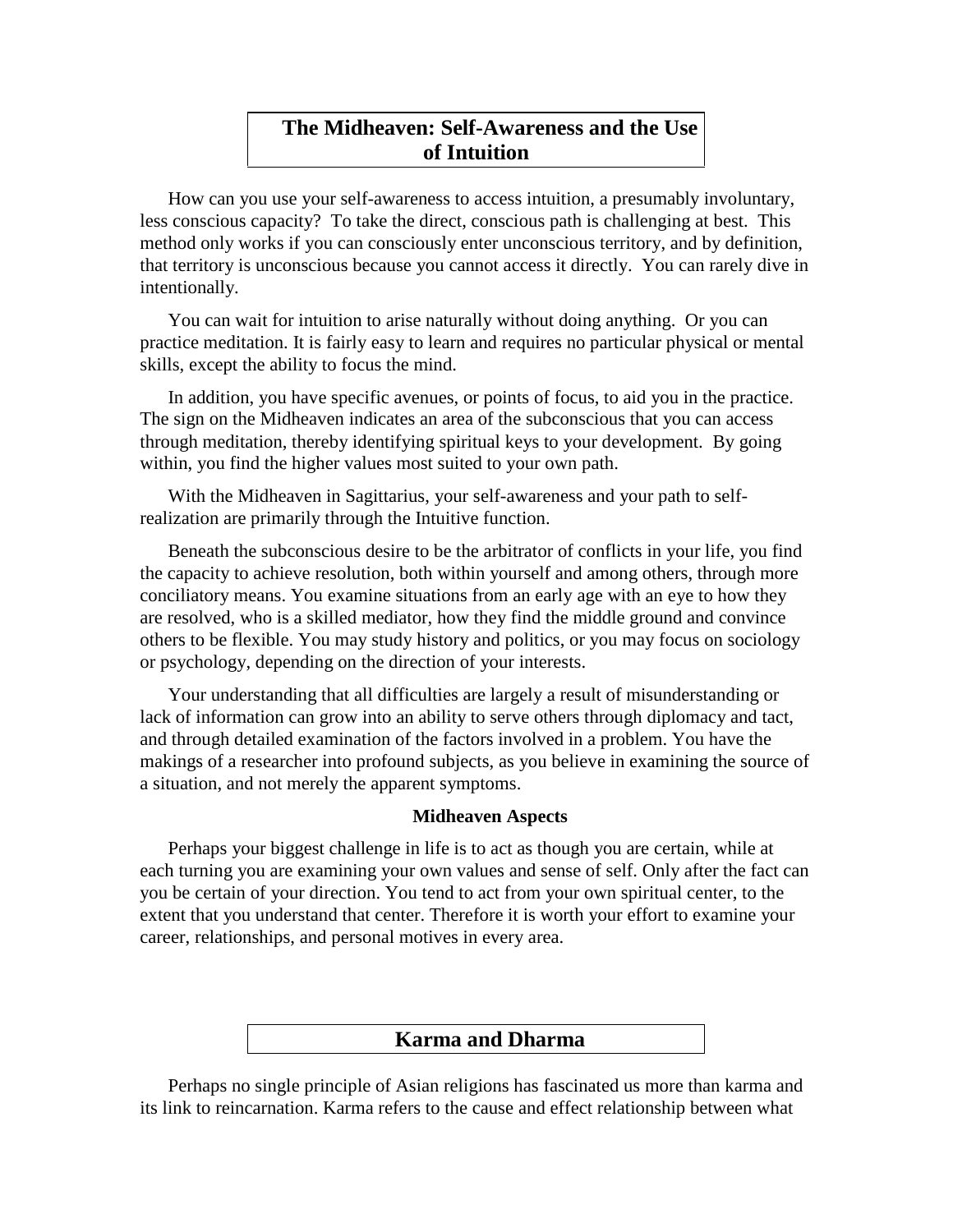we do and the results we get. Our actions bring reactions, constructive and not so constructive. However, everyday feedback often comes from individuals who are no more clear about their spiritual values than we are. So, what should you take seriously?

How does karma work in your life? Will it be played out in your next incarnation, or will you experience it in the here-and-now?

Certainly you do not have to believe in karma or reincarnation to make progress along your spiritual path. However, if you do astrology can offer insight into what factors in the past may be influencing you today. The following are suggestions concerning past influences. Think of them as relating to family and childhood experience, or you can relate them to your past lives, or both.

With Saturn in Capricorn, you experience karma and dharma primarily through the Sensation function. Intelligent activity is guided by practical considerations. Your perception of things through sight, touch and other ordinary senses is your first and strongest avenue to working with the world. You are able to root out the facts from the body of writing about the past. This uncanny ability may disregard the ephemeral trends of a period and focus instead on the details of the material situation of the time. You are also able to mobilize a massive quantity of data, and to organize it to suit your purposes. You sift through data to find the gems that point directly to your point. Sometimes you have to discover the way to make your conclusions more meaningful to others who are less adept. Finally, you use information to guide your intelligence where future plans and goals are involved. You rarely make long-term decisions based on emotion. It's not that you have no feelings, because you do. It's that you know feelings will change far more easily than the material foundation on which they rest.

You are industrious in every activity you undertake. You expect effective action from yourself and from others and can be a harsh or willful manager. Through experience you move from an egocentric attitude to self-awareness. Then you advance much more quickly, both economically and spiritually.

Your Saturn is in the 12th House. Your karmic history is available for exploration in the quiet moments of privacy we all need. Examine your past behavior, but only for the purpose of seeking more effective action in the future.

#### **Saturn Aspects**

You demand discipline from yourself, and you expect it in others. You may have had harsh teachers. Your spiritual path focuses on compassion for others, and you have to develop compassion for yourself as well. When others provoke fear in you, look also for the love they struggle to express. You may find that your best sexual relationships are with individuals who are significantly older or younger than yourself. The role of teacher is so significant in your life that it may pervade your love life. You will need to overcome a sense of reserve or inhibition to deepen your spiritual connection. Patience is the key ingredient to management of change in your life. You have survived many previous changes, and your spiritual future will doubtless include some more. You make progress in seclusion.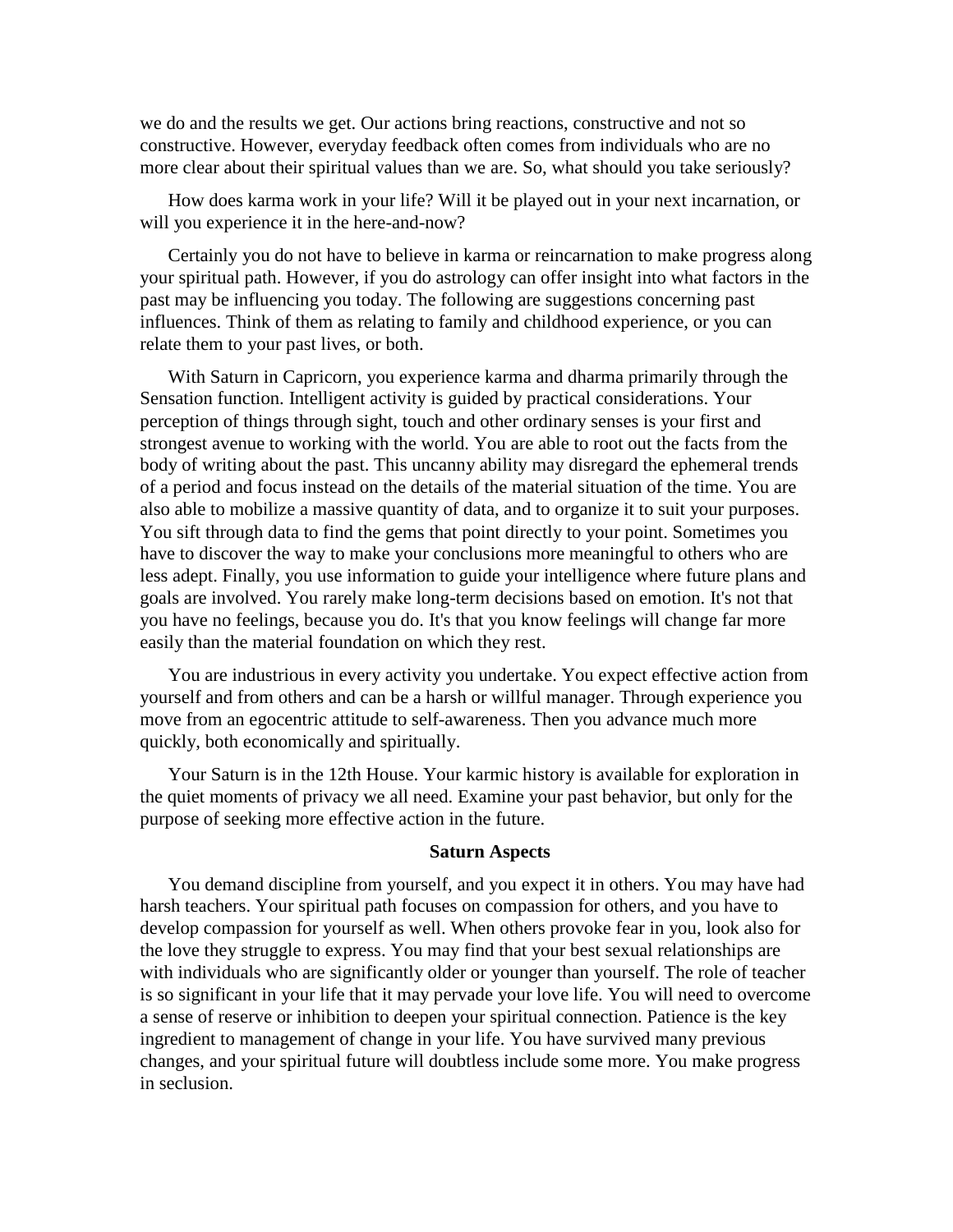#### **Transcendent Values**

Behind what you know about yourself - behind all other considerations of spirituality, lie the transcendent values that are most important to you. These are the values you have worked to discover from among all the rules you have been taught. They are the reason you have read books, studied with teachers, privately pondered and examined the events of your life. They are the fundamental principles that you believe will help you find fulfillment as a human being. As such they are the source of energy behind your self awareness, the motivation of your spiritual search, and the principles that you apply to your dharma, or life path.

With Jupiter in Aquarius, your approach to and understanding of transcendant values is primarily through the Thinking function. Regardless of your typical mental style, indicated by the element occupied by the Sun, you tend to process best through thinking, and through the skillful use of words. You aspire to more perfect expression, both within yourself and in the social realm. Mental and spiritual training benefit you by providing rigorous reasoning skills and by opening your heart to the intuitive information that flows around you. Even when you have achieved fusion of heart and mind, you find that your mental process and expression focus on intellect and the thinking process. You may come to trust your intuition deeply, but you gain this level of confidence through testing your intuitive knowledge logically and rationally. You understand that the cycle of cause and effect begins on the mental plane, descends through the emotional realm, and manifests in the physical world.

You may confuse social justice with spiritual values. They are not the same. Contemplative practice helps you to understand your inner nature, to distinguish it from your awareness of other people, and to direct your spiritual path according to your personal needs and aspirations.

#### **Aspects of the Jupiter**

You tend to place your faith in other people and this can make you gullible about their spirituality. Optimism is fine. Idealism is fine. Learn to discriminate based on both actions and words, and then look into your own heart to evaluate what you have seen. True spiritual values uplift everyone, not just a favored few. Your sense of form and harmony extend into the important relationships of your life. You seek a strong philosophical connection to match the physical passion. Faithfulness is a key factor if your relationship is to support your spiritual growth, and trust has to work both ways in the partnership. Patience is the key ingredient to management of change in your life. You have survived many previous changes, and your spiritual future will doubtless include some more. You make progress in seclusion. You seek the company of visionaries, as you appreciate their ability to speculate on the future and to develop something radically new and different out of something well established. You either succumb to your impressionability, and gullibility, or you learn to discern the motives that drive others and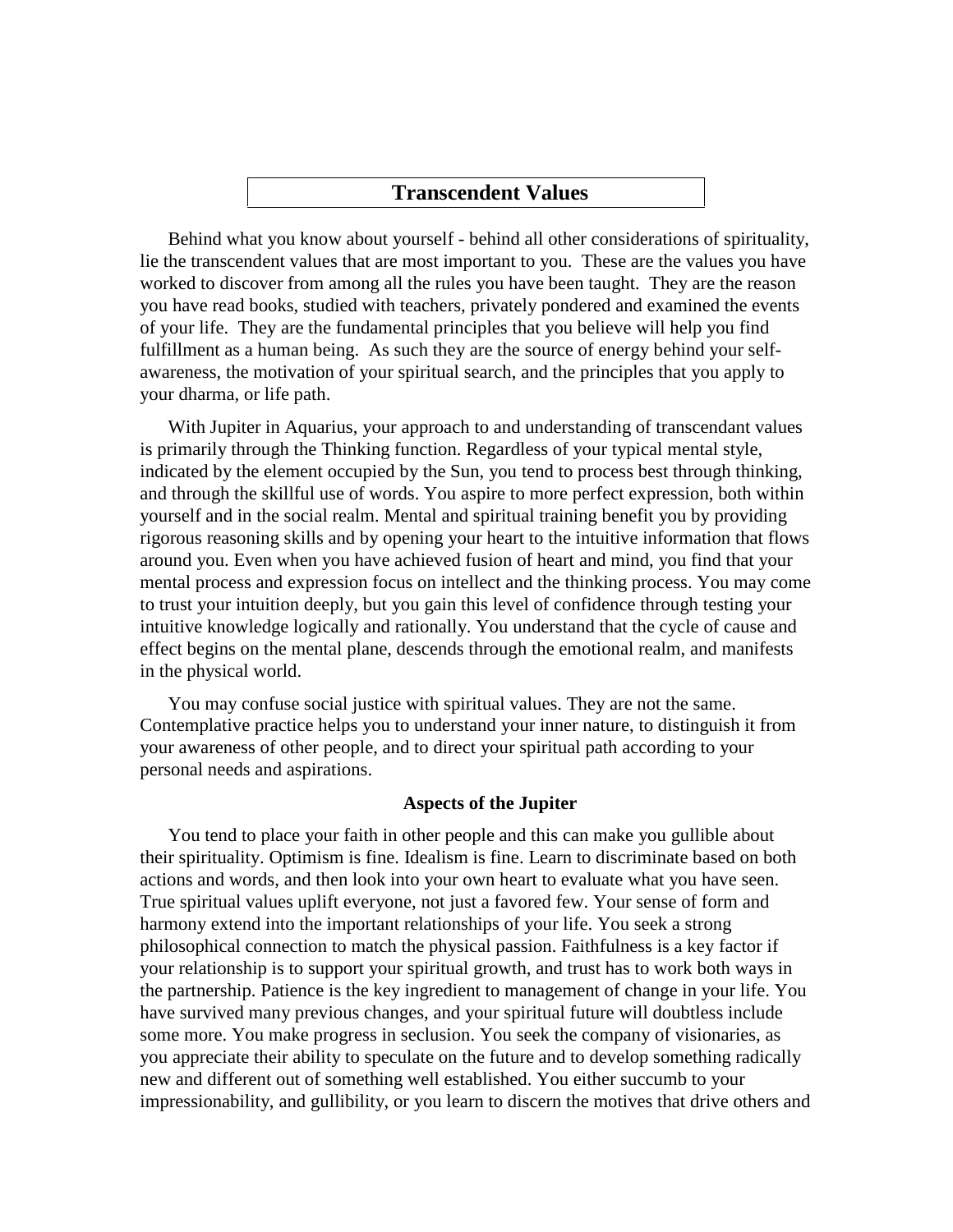then make your own decisions.

#### **The Ninth House**

You have Scorpio on the Ninth House cusp. The first transcendent value you seek to grasp is that the path of discipleship is yours. You are on it and you need to mobilize your whole being to pursue it. The second value lies in understanding that you as an individual and the human race as a whole are at a turning point. Evolutionary processes can either go forward, leaving behind ideas of self-aggrandizement, or they can slip back into the material struggle and remain focused on physical desires. Re-orientation, however, does not demand that you give up the material to seek the spiritual. You can take your entire skill set with you on the path. The third value is to develop sensitivity to the larger plan of the universe. As you become more attuned to spiritual potential, you gain the capacity to moderate your own desires and to respond to the spiritual desires of others.

## **Mars: Your Spiritual Persona**

Mars indicates an area of life that is vitally important to your spiritual growth. Whatever path you choose, this factor will come up again and again. Others will see how it affects you, but they are unlikely to understand the depth of its significance. You yourself may not understand the power of this influence on your life.

#### **The Element of Mars**

Mars is naturally associated with Aries, a fire sign. Traditionally Mars was also associated with Scorpio, a water sign. Thus the expression of Mars shares the nature of these two elements to some extent. The movement between water and fire involves the capacity for discriminating awareness. Mars governs the five senses-touch, taste, sight, hearing and smell. The position of Mars directly reflects your capacity to relate to the world through your senses.

With Mars in Leo, your spiritual persona is expressed most fluently through the Intuitive function. You naturally consider the future while taking action in the present. You relate to the physical world via intuition, and you do the same in spiritual considerations. When you encounter a dilemma or paradox in your life, you tend to project the problem into the future to hypothesize how it will be resolved, and then you take action in the present to move toward that outcome. Your actions, while focused on the future, are always a reflection of a purification process that is usually associated with water.

The sign placement of Mars is significant to developing your spiritual persona. The sign colors the message you receive concerning the direction your spiritual path will take. Here are three personality traits associated with Mars in your chart: Fairness, Sacrifice, Humility. If you consider each trait and consciously evoke it in your daily activities, you will find that the path becomes more fulfilling, more insightful, and easier. By actively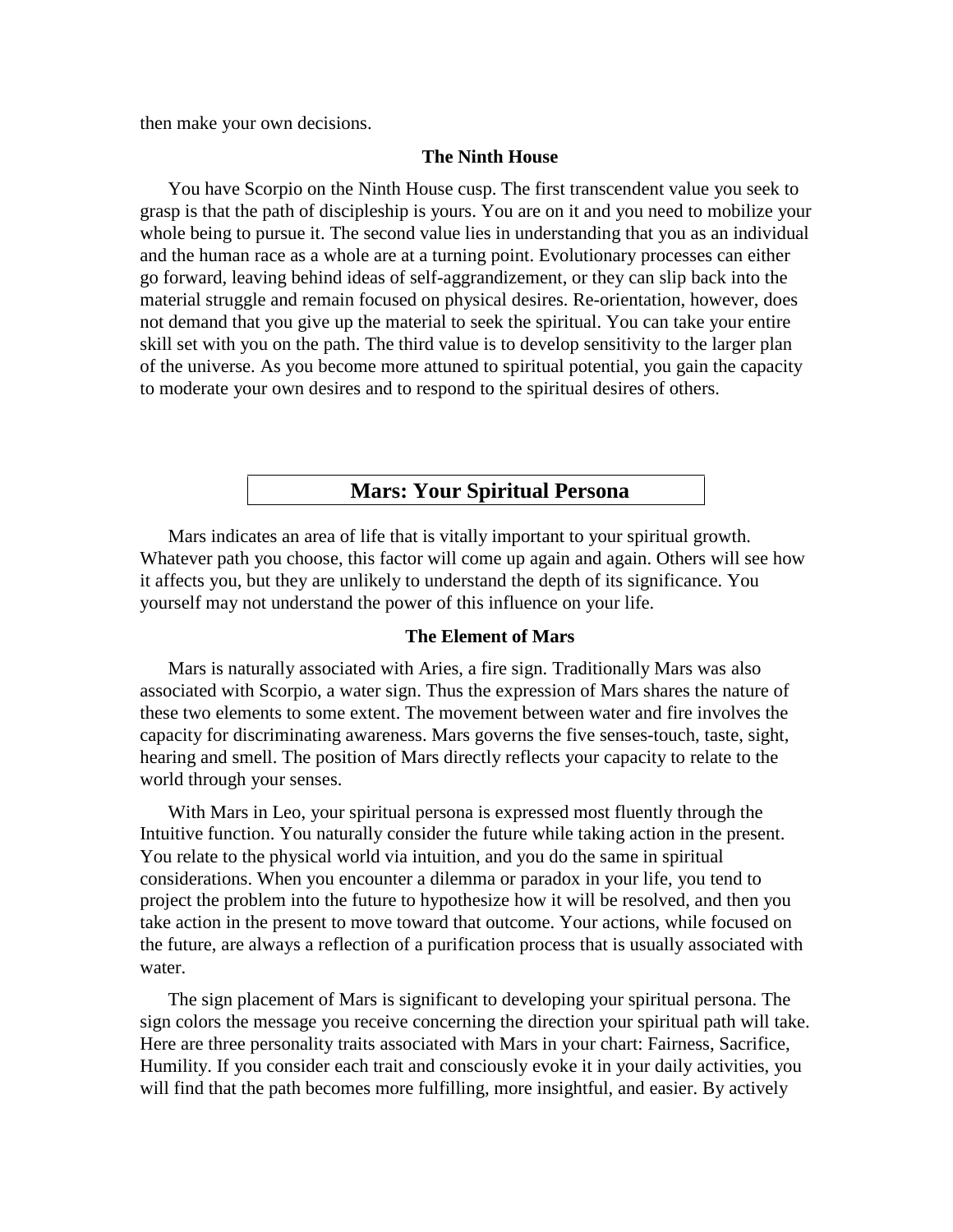devoting energy to the development of the traits of your Mars, you spontaneously develop several traits associated with other signs.

## **House Placement of Mars**

Your Mars is in the 7th House. The focus of your spiritual persona is on issues of partnership. From childhood you have placed high value on close relationships. You demand a lot from an intimate partner, and you throw your energy into returning the favor. The partner is a mirror for your spiritual values, your feelings, and your expression. Your devotion to one special partner provides a path to service. Any contact with the general public is seen as a spiritual opportunity.

#### **Mars Aspects**

You identify with the fearlessness in yourself and others when actions are motivated by Spirit. Even physical desire, when inspired by devotion to the partner, can become a profound expression of your spirituality. Like certain of the Christian saints, you tend to accidentally fall into the spiritual experiences you need. This could be through a physical accident, or it may be that your intuition and energy bring you to the proper crossroads again and again. You tend to act from your own spiritual center, to the extent that you understand that center. Therefore it is worth your effort to examine your career, relationships, and personal motives in every area. You may experience accidents or injuries that test your spiritual values. Quarreling will not help.

# **The Ascendant: Expressing Spirit in the World**

The Ascendant provides a personal anchor for understanding spiritual potential and process in the birth chart. It shows how you express yourself in the world. This is because the rising sign represents choice - you choose what you want to show to the world. Ultimately, however, you come back to the Sun sign on the spiritual level.

Each person learns about the Sun sign's higher spiritual values and cultivates those values by developing the positive traits of the Ascendant. Each sign as it rises brings to light different personality traits, different physical appearance, and a different sense of spiritual direction. The rising sign offers a container for your experimentation with constructive, creative personal choices about how to act in the world. Later you can take this practice back to the Sun sign and master its lessons.

Remember that the Midheaven and Ascendant depend on an accurate birth time. If you have no idea of your birth time, the material included here may help you to focus on a spiritual persona for yourself.

#### **Your Rising Sign (Ascendant)**

You pursue your spiritual path along three distinct lines: